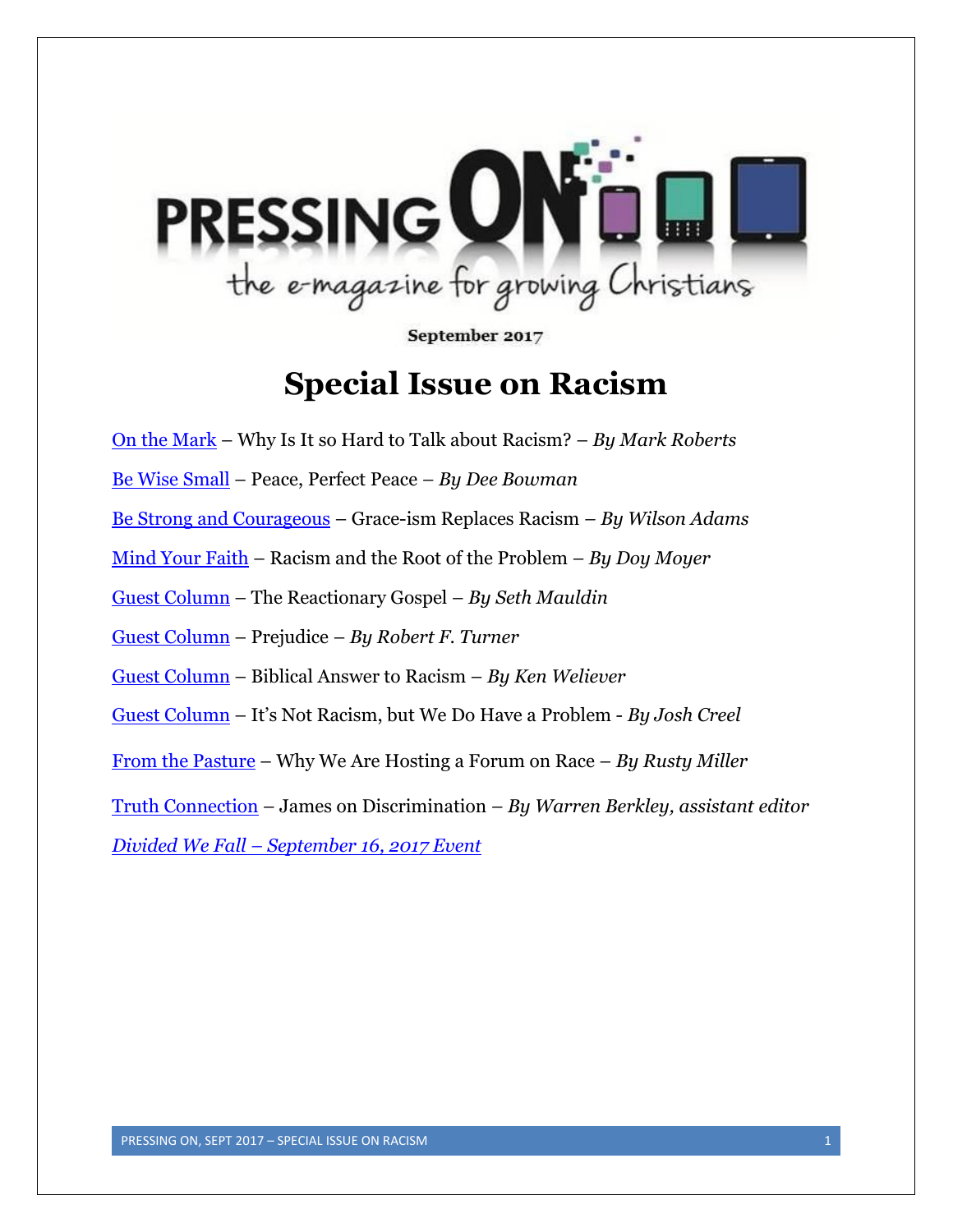### **Pressing On**

### **The Magazine for Growing Christians**

## **Copyright 2012**

<http://www.pressingonmagazine.com/>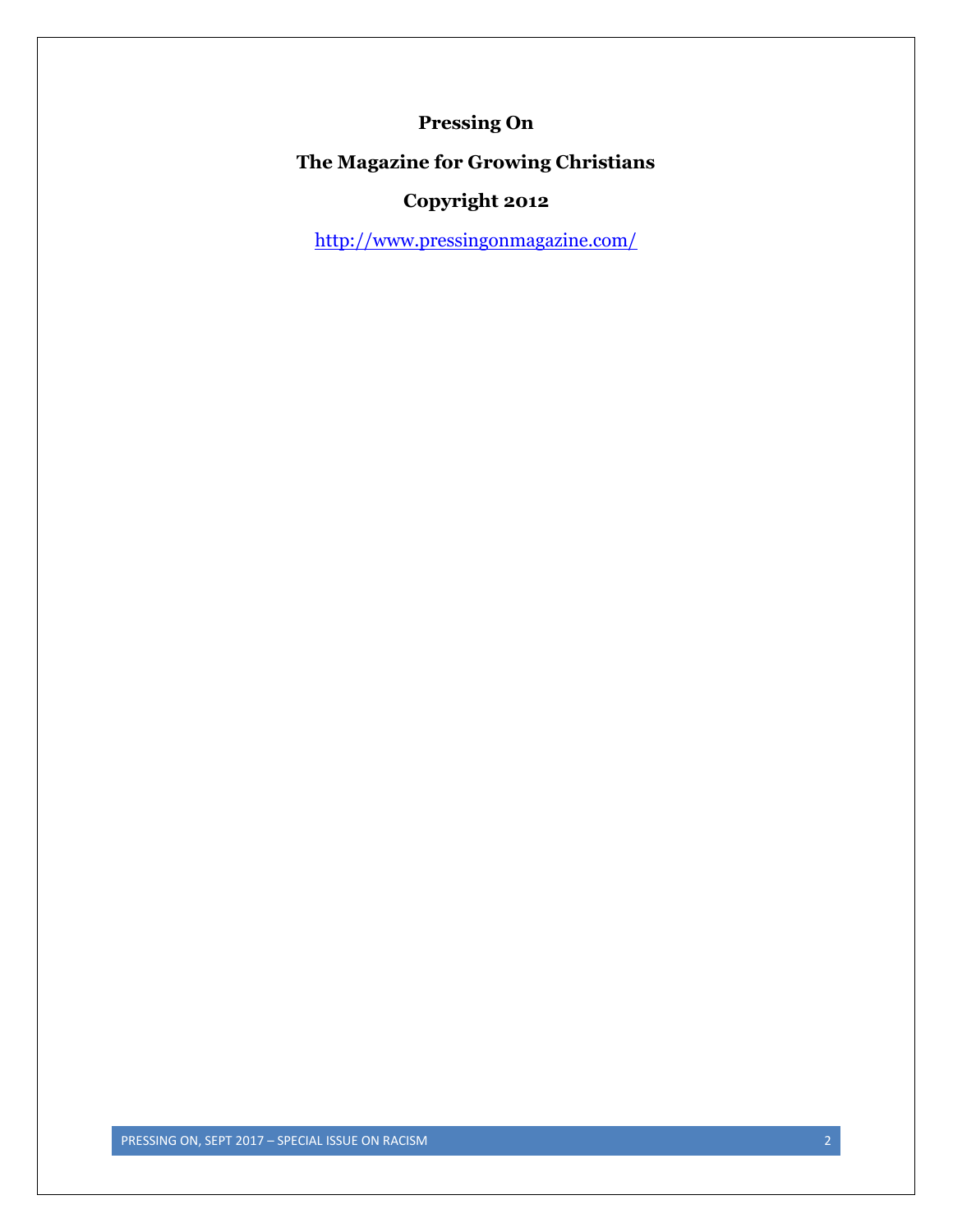# **On the Mark**

## <span id="page-2-0"></span>**WHY IS IT SO HARD TO TALK ABOUT RACISM?**

#### *By Mark Roberts, editor*

The events of the last weeks have re-started the national conversation about race relations, prejudices, and racism in this country. It's been painful and discouraging and amazing and sad. In many ways, however, I am not surprised that the conversation so far has been ... less than productive. A zillion different voices from a zillion different perspectives with a zillion different values systems all weighing in on social media and the news doesn't bode well for real change, does it? It mostly seems like a lot of people with their minds completely made up who enjoy yelling and ranting.

At *Pressing On* we aren't that concerned with legislative and political issues. We do not imagine we will effect change on a grand scale by what is written here. We are, however, interested in helping brethren better understand the issues of racism and how the Gospel is the answer to this troubling and persistent problem. That is why, watching all that has been going on in Charlottesville and its aftermath, Warren and I decided to push back the regular issue we had planned for September and put together this special on racism and race relations. We want to help brethren. And we want to help brethren get along better in the local church.

Perhaps the beginning of that is to just be candid about why this issue is so hard for us to talk about. Can I share a thought or two in that direction?

*It's hard to talk about because some of us want to believe there is nothing to talk about.* I saw the Cosby Show. It looked to me like everyone was doing fine, doesn't it? President Obama clearly showed that a member of a minority can gain the highest office in the land. So what's the problem? I don't think anyone would deny that there has been progress made since it was legal to enslave human beings in this country. Yet we are kidding ourselves if we pretend racism is a dead issue, aren't we? Our brethren, people you go to church with, know injustice and are treated unfairly because of their skin color. That happens. And it must not happen in the local church.

*It's hard to talk about because we aren't even always sure how to talk about it.* Some are offended to be called "Black." Some want to be "persons of color," or "African Americans." And the labels matter and can be seen as insulting if we get it wrong. The uncertainty makes it hard to even start a conversation. Just opening your mouth can get you into trouble. When you don't even know the vocabulary how can you talk the problem?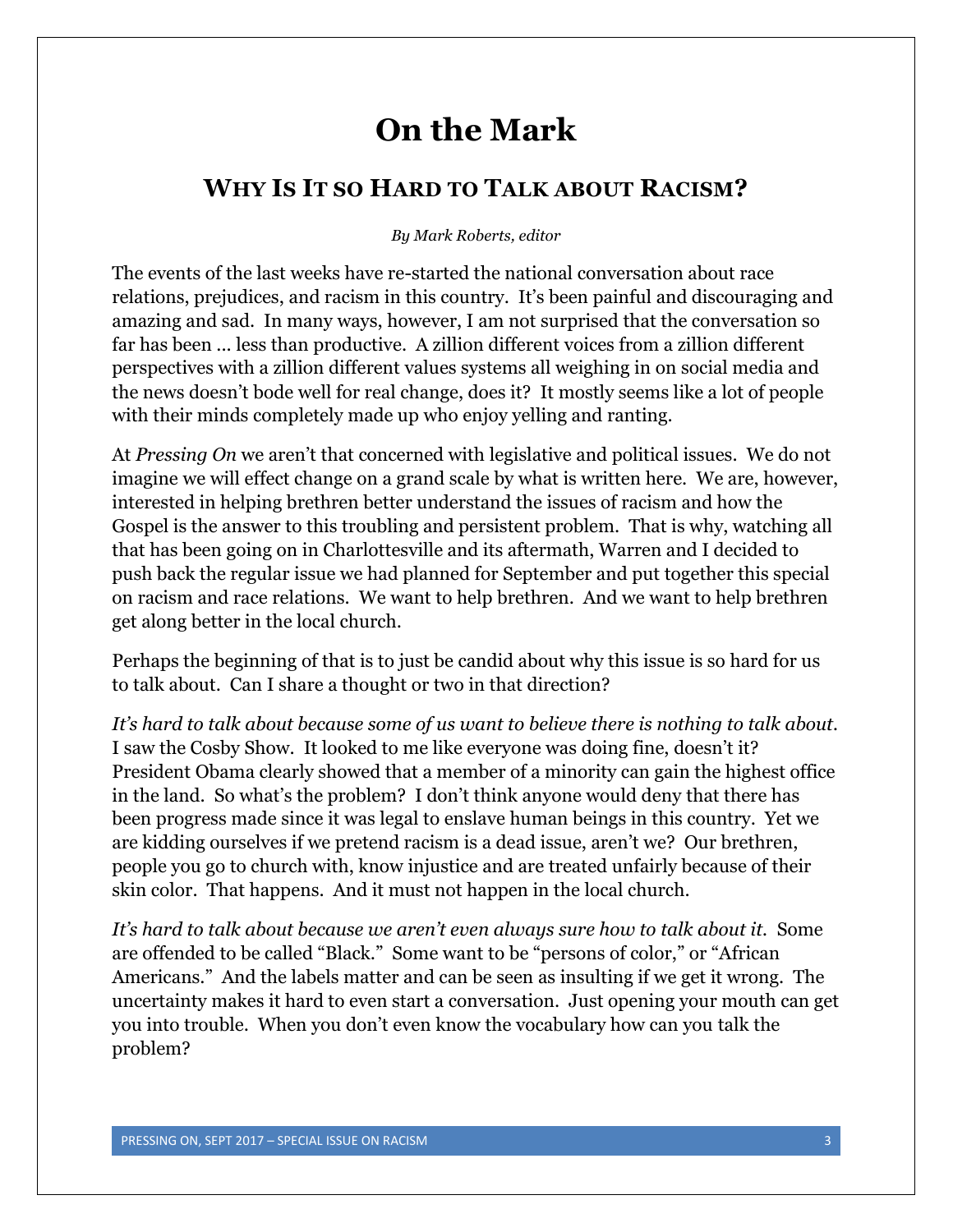*It's hard to talk about racism because we don't trust one another.* This may be the hardest one to swallow but the most important point to be made: we have to trust one another that we all mean well and want to do right. Paul will say "you are in my heart" as he appeals to the relationship and care brethren must have for each other (see his appeals in especially in 2 Corinthians, as in 2 Corinthians 3:2; 6:11; 7:3). He expects to be given the benefit of the doubt because brethren know him. We can and must do the same. We all know that there is to be no racism in the Lord's church. The way to root it out is for us to sit down with a brother and say "I don't mean to offend and I don't want to offend, so help me out here... what is offensive to you? Are we doing things as a church that appear racist? Do you feel like an outsider?" That conversation may not be nuanced or phrased exactly right - and that needs to be okay because we are giving each other the benefit of the doubt. Then we need to love and care for one another enough to make changes that help each other, even if we don't "get it" or think what is troubling our brother really should trouble him. Why? Because he is our brother and we give him the benefit of the doubt. Real conversations about real problems with love and trust and listening and caring so that brethren believe they can say "This bothers me" or "I don't understand why the congregation does it this way" opens the door to real change. But it doesn't happen when we shout at one another, or post divisive and inflammatory challenges on Facebook, or just stonewall and refuse to talk. And it doesn't happen if we don't trust one another enough to carefully explore a touchy subject together. We need to have each other in our hearts.

Hopefully this issue of *Pressing On* prepares us for those conversations, and paves the way for them. Give this issue to a brother or sister in your congregation who is of a different ethnicity than you are. Say "Read this and then let's talk." Let's quit ignoring the issue and go to work on it. Let's show the world that while bitterness and mistrust may divide *out there* in the Body of Christ we are one!



*Mark Roberts is the editor of Pressing On. He and Dena have worked with the Westside church in Irving for almost twenty-five years. Mark loves sports, hunting, chocolate, his Scottie dog Carson and all things Teddy Roosevelt. He is an avid fan of C.S. Lewis' writings, and as an admitted coffee nerd believes just about everything gets better with a cup of coffee. Hear his sermon "A Cup of Coffee with Jesus" at www.HaveCoffeeWithJesus.com.*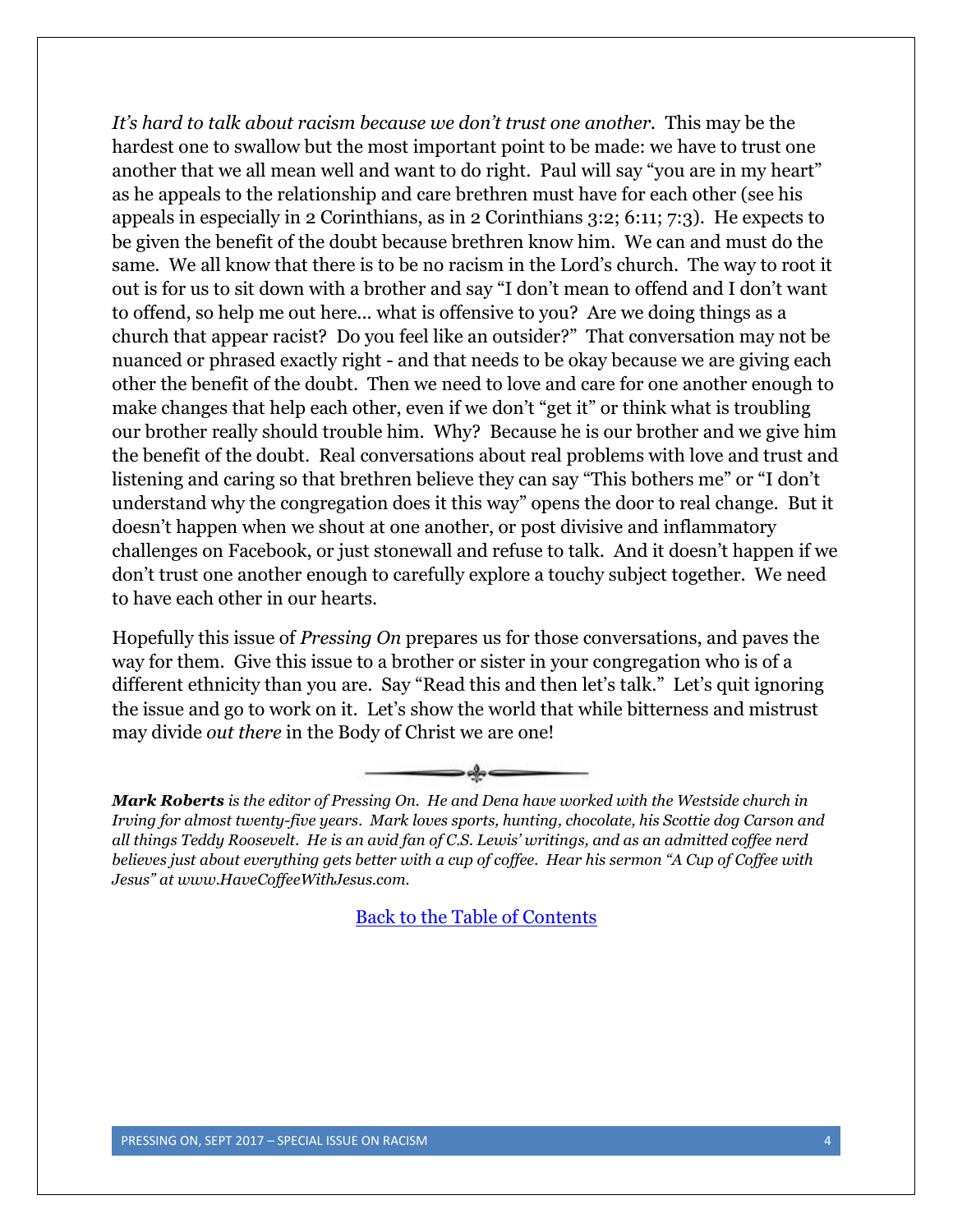

Clickable graphics may not work across all devices.

Try this: [Pressing On Magazine.](http://www.pressingonmagazine.com/)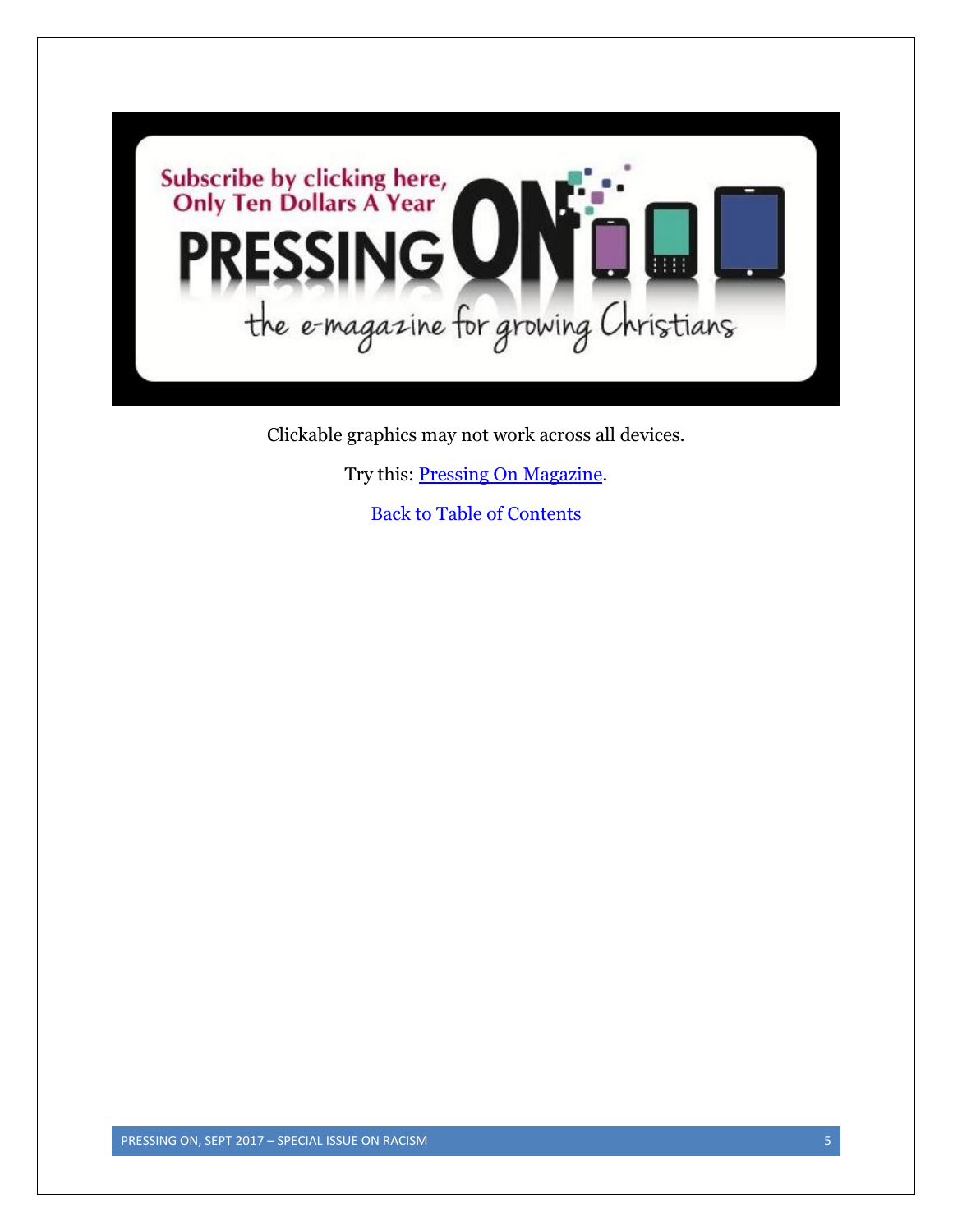## **Be Wise Small**

#### **PEACE, PERFECT PEACE**

*By Dee Bowman*

<span id="page-5-0"></span>[Editor's note: this article from Dee's pen comes from his good work in *Christianity Magazine.* It fit our theme of this issue so well. –mdr]

The concept of peace is as old as the first man. Adam destroyed his peace with God when he sinned in the Garden of Eden. Since then, peace has been the elusive dream of all men, "for all have sinned and come short of the glory of God" (Romans 3:23).

It is for the restoration of that peace that Christ came into the world. He is referred to as the "Prince of Peace" (Isaiah 9:6), a name identifying Him as the practical means by which the restoration of peace was to be achieved. Paul affirms the fulfillment of this prediction by saying, "Therefore being justified by faith, we have peace with God through our Lord Jesus Christ: by whom we have access by faith into this grace …" (Romans 5:1–2). Access is equal both in concept and practicality to peace. Without peace there can be no access; without access there is no peace.

Peace is achieved by eliminating what caused the war. Man's enmity against God was caused by his sin (Isaiah 59:1–2; Romans 5:12). Since it was impossible for man, by his own ingenuity, to concoct a means for his forgiveness (Jeremiah 10:23; 1 Corinthians 2:9), God saw fit to do it for him. Paul says, "But now in Christ Jesus ye who sometimes were far off are made nigh by the blood of Christ. For he is our peace, who hath made both one …" (Ephesians 2:13–14). And again, "And came and preached peace to you which were afar off … for through him we both have access by one Spirit unto the Father" (3:16–17). Notice again, the equality between accessibility and peace. Peace between men and God assures that he may "… come boldly unto the throne of grace that we may obtain mercy …" (Hebrews 4:16). Such a possibility could not exist separate from the vicarious sacrifice of Christ.

Peace between brethren is the essence of unity. Without the absence of hostilities among ourselves, our efforts to encourage the world toward peace with God are heavily damaged. In His prayer for unity, Jesus begged for agreement among His believers "… that the world might believe that thou hast sent me …" (John 17:21). This kind of peace is what Paul sought when he said, "speak the same thing, and that there may be no divisions among you, but that ye be perfectly joined together …" (1 Corinthians 1:10). He made a solid melding of peace and unity when he called on the Ephesians to "keep the unity of the Spirit in the bond of peace …" (4:3). Every child of God is bound to strive for unity, especially since Jesus said, "Blessed are the peacemakers" (Matthew 5:9).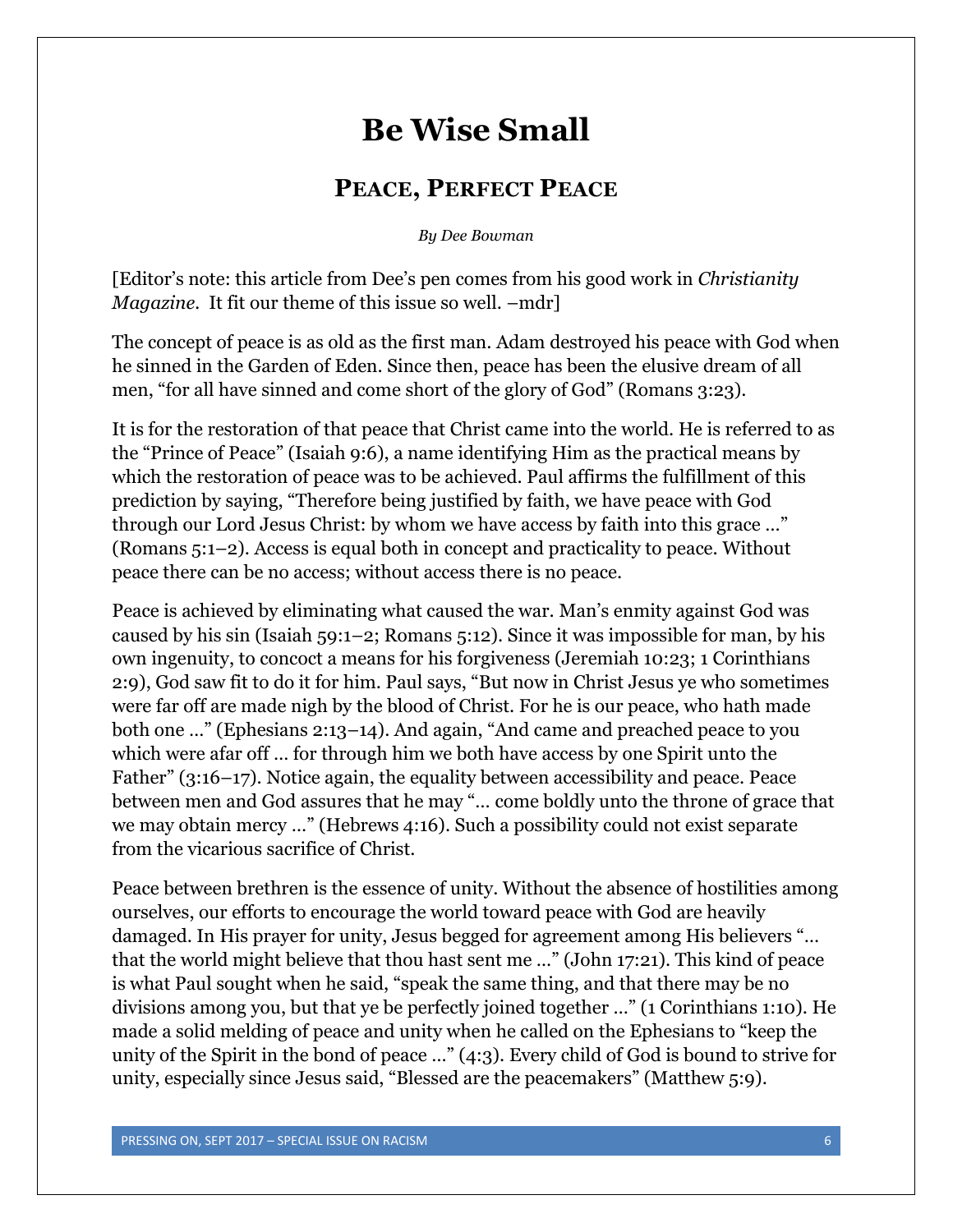But the mere absence of hostility does not necessarily constitute peace. There can be the appearance of peace while the "cold war" seethes underneath. Such agreements are nothing more than peace at any price and peace at any price is not peace, but an effort to ignore the enmity. The same Jesus who said, "Seek peace and ensue it" (1 Peter 3:11) also said, "Think not that I am come to send peace on earth: I came not to send peace, but a sword" (Matthew 10:34). This seeming contradiction of Luke 2:14 where Jesus is announced as providing "peace on earth, good will toward men" is not a contradiction at all, but rather an effort to teach that when one makes peace with God he will bring himself into contradiction with the world, even sometimes those of his own family. One cannot be at peace with God and with the world at the same time (see James 4:4–5). There can be no peace in surrendering to the world.

And yet, the malevolence that accompanies faithfulness has little effect on our inner peace, that "peace which passeth understanding" (Philippians 4:7). It cannot diminish it. It has no hold on its duration. It cannot turn its direction for the hope it entertains. This peace, which comes from an agreement between a man and God through His word, has nothing to do with externalities. So rich and rare is this peace that it is inexplicable, even to him who possesses it—yet it is so practical that its presence allows him who owns it to "be anxious over nothing …" (Philippians 4:7).

Let us be quiet, for God is good. Let us be quiet, for "... we have not a high priest which cannot be touched with the feeling of our infirmities …"



*Dee Bowman has been preaching for about 50 years. He is the author of several books, was one of the editors of* Christianity Magazine*, and for several years was an adjunct professor at Florida College. He has been associated with the Southside congregation in Pasadena, Texas for over 35 years. His wife is Norma and his children are Russ and Denise.*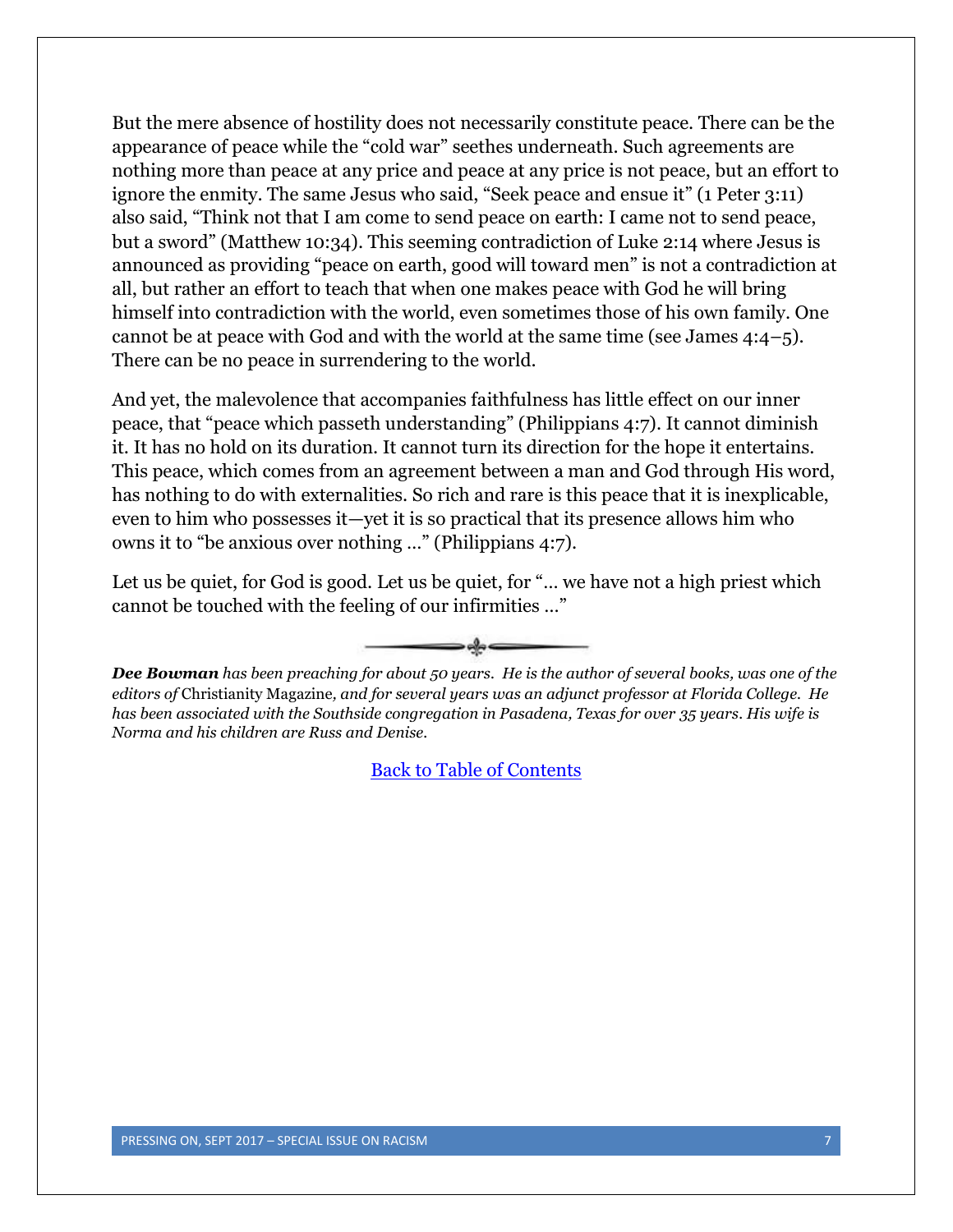# **Be Strong and Courageous**

## **GRACE-ISM REPLACES RACISM**

#### *By Wilson Adams*

<span id="page-7-0"></span>Racism is nothing new. It's been around as long as there has been...well, races.

There will always be a minority within any race who decide they are superior and everyone else is inferior. Whether Hitler or Haman; racism lives because Satan lives. It is evil because he is evil. It is agenda-driven because it is devil driven.

No race can claim complete innocence. In century one, Jews looked down on Samaritans; Samaritans looked down on Jews (Romans looked down on both). And Jesus? Jesus did more than raise eyebrows when he told stories showing Samaritans in a favorable light or telling His countrymen to "render unto Caesar..."

#### **The Jewish Jesus**

By the way, not only was Jesus Jewish (you see shades of Roman racism in Pilate's cynical: "Shall I crucify your king?"), but He was from the lowest caste among His own: a backwoods blue collar wood worker from Galilee, and even worse: the despised Nazareth. "Can any good thing come from Nazareth?"

Sadly, racism persists because a fraction of fascist people promotes it. Sadly (given some reporting), you would think all whites hate blacks, all blacks hate whites, all Republicans are alt-right neo-Nazis, and all Democrats are alt-left Christian-hating flag burners. Hatred, suspicion, and prejudice persist.

Apparently some just opened their history books to discover that racism was alive and well in the first two American centuries. Here's more news: it's been alive and well across the world for centuries prior to that. Thank God (literally!), our country was one of the first to take major steps to stop it.

If you think racism, bigotry, and prejudice starts and stops here, you're wrong.

#### **Walking the Streets of Sofia**

My wife and I recently spent two weeks in East Bloc Europe. We were in a Sofia city apartment with three children (whom we adopted). Walking from place to place, we were intimidated, accosted, and threatened for one simple reason: we dared to walk the streets with three Roma (darker skinned) children. One woman stopped us on the sidewalk and demanded an answer to her query: "What are you doing with those darkskinned children?" Skinheads blocked our path as we tried to board a train. A kind pastry-shop owner who took a liking to us sent this message, "Tell the Americans to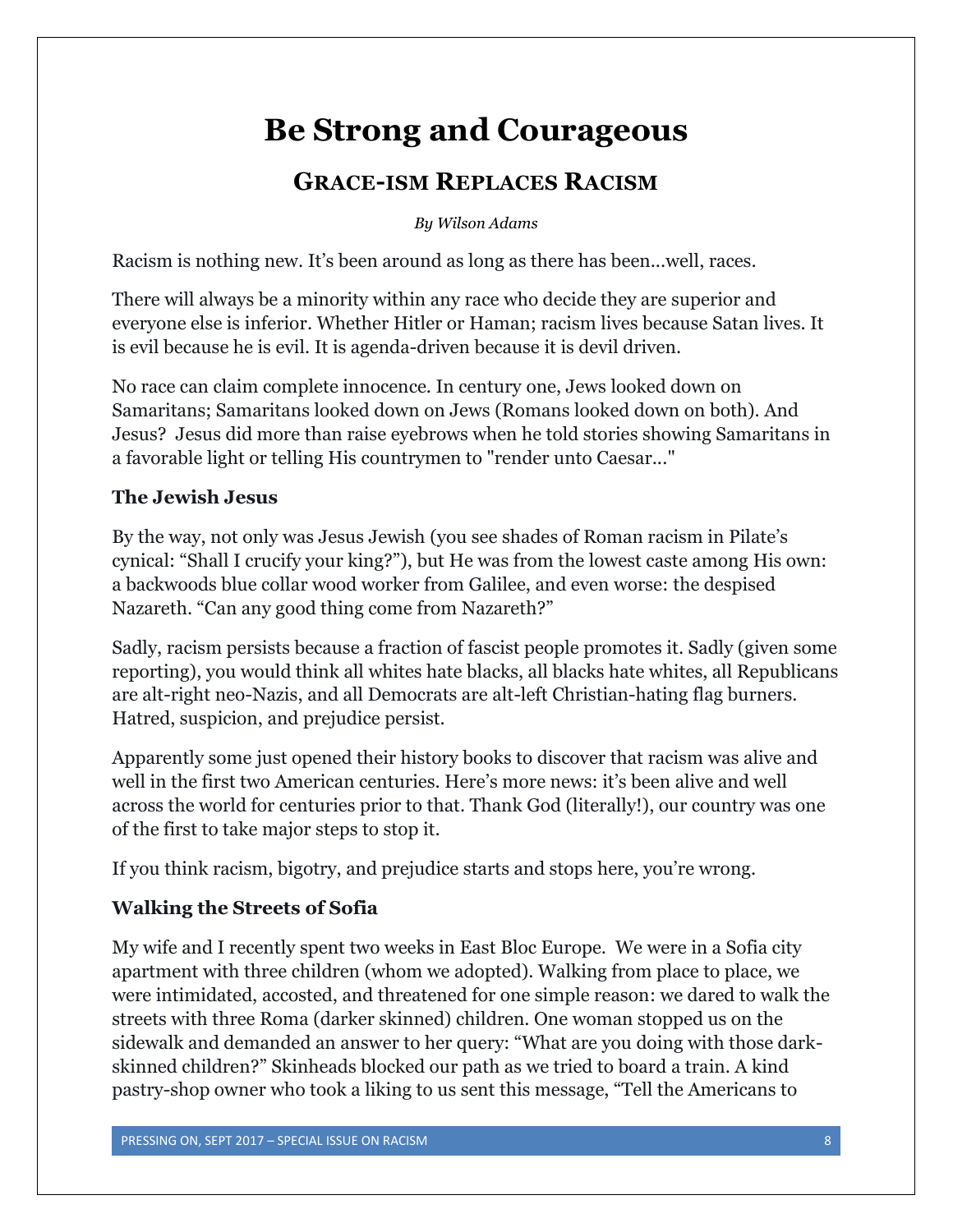watch their back."

The kids saw, heard, and ignored. My guess is, they were used to it. Alexander (the middle child of the three) noted, "People in the village would beat us up." Sadly, the farther you go in Eastern Europe (Ukraine and Russia), the worse the prejudice becomes. Until...sex traffickers get involved. Suddenly money trumps race—especially when you can get \$10,000 for a Roma teen girl.

Ours is a dark, decadent, depraved world. The point? **The evil of racism is everywhere**.

#### **The One Place**

There is one place it cannot exist, a very special place where color doesn't count; where ethnicity, education, and economic standing doesn't matter. That place is in the church of Jesus Christ where all are equal and we are one. "For you are all one in Christ Jesus" (Gal.3:28).

One.

*In the body of the Lord, We are bound in unity; Just as we are one with God, You are also part of me. We are one, as we serve in truth and perfect love, All united in the mind with Him above.*

Glenda Schales

One.

It happens when amazing grace-ism replaces racism. Yes, in times like these we must show the world a better way.



*Wilson and Julie Adams live near Nashville, Tennessee where he serves as an elder and one of the preachers with the Veterans Parkway church in Murfreesboro. In addition to meetings and lectureships, Wilson speaks at several "Where Is God When I Hurt? weekends based on the book, "A Life Lost and Found" which he co-authored. When home, he pursues a passion for writing including his 2013 book, "Turning Point," along with the Courageous Living Bible study series (now at 30 books). All materials can be viewed and ordered from the website: courageouslivingbooks.com Additionally they enjoy a "full house" again with the adoption of three children from Bulgaria.*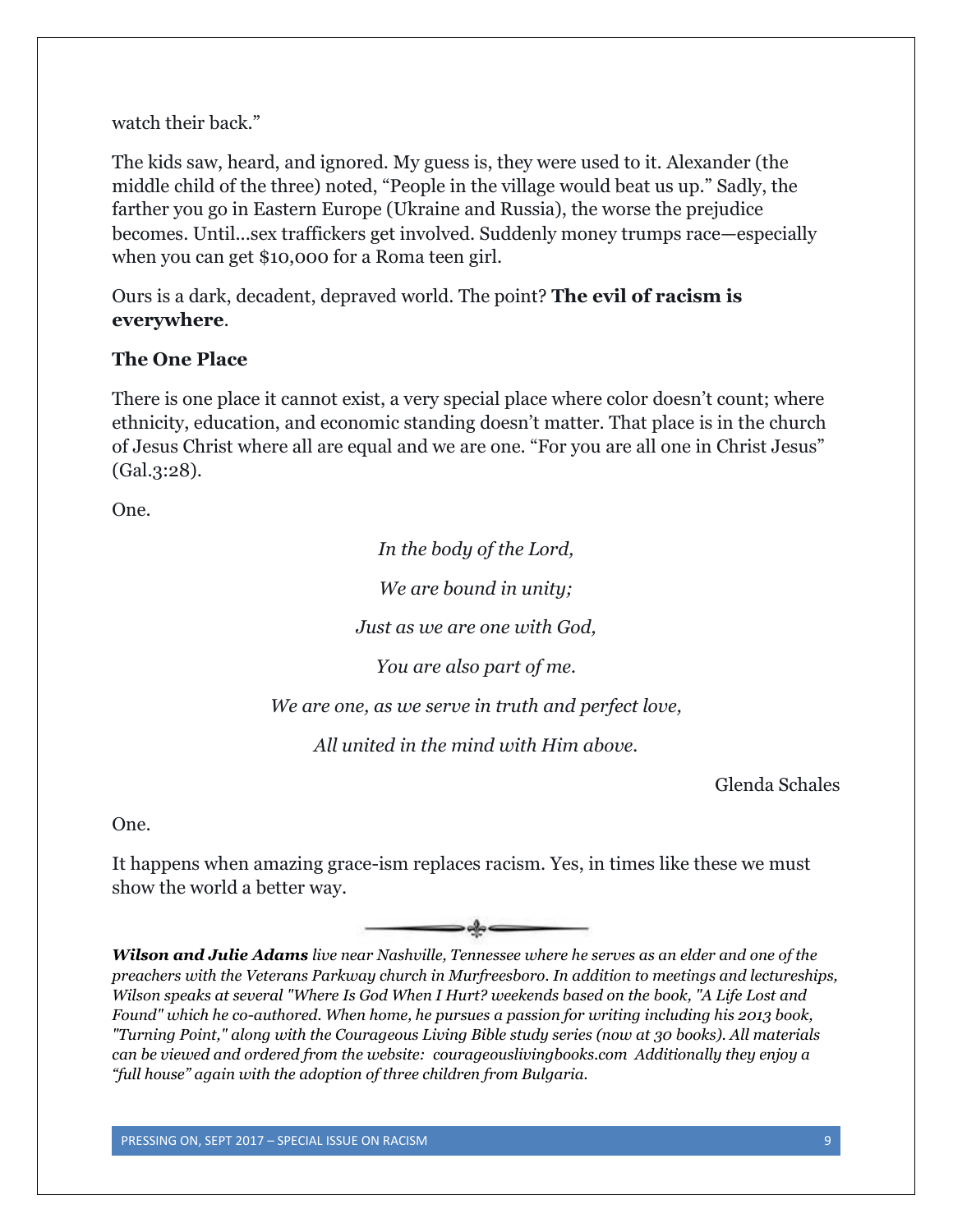**[Back to Table of Contents](#page-0-0)**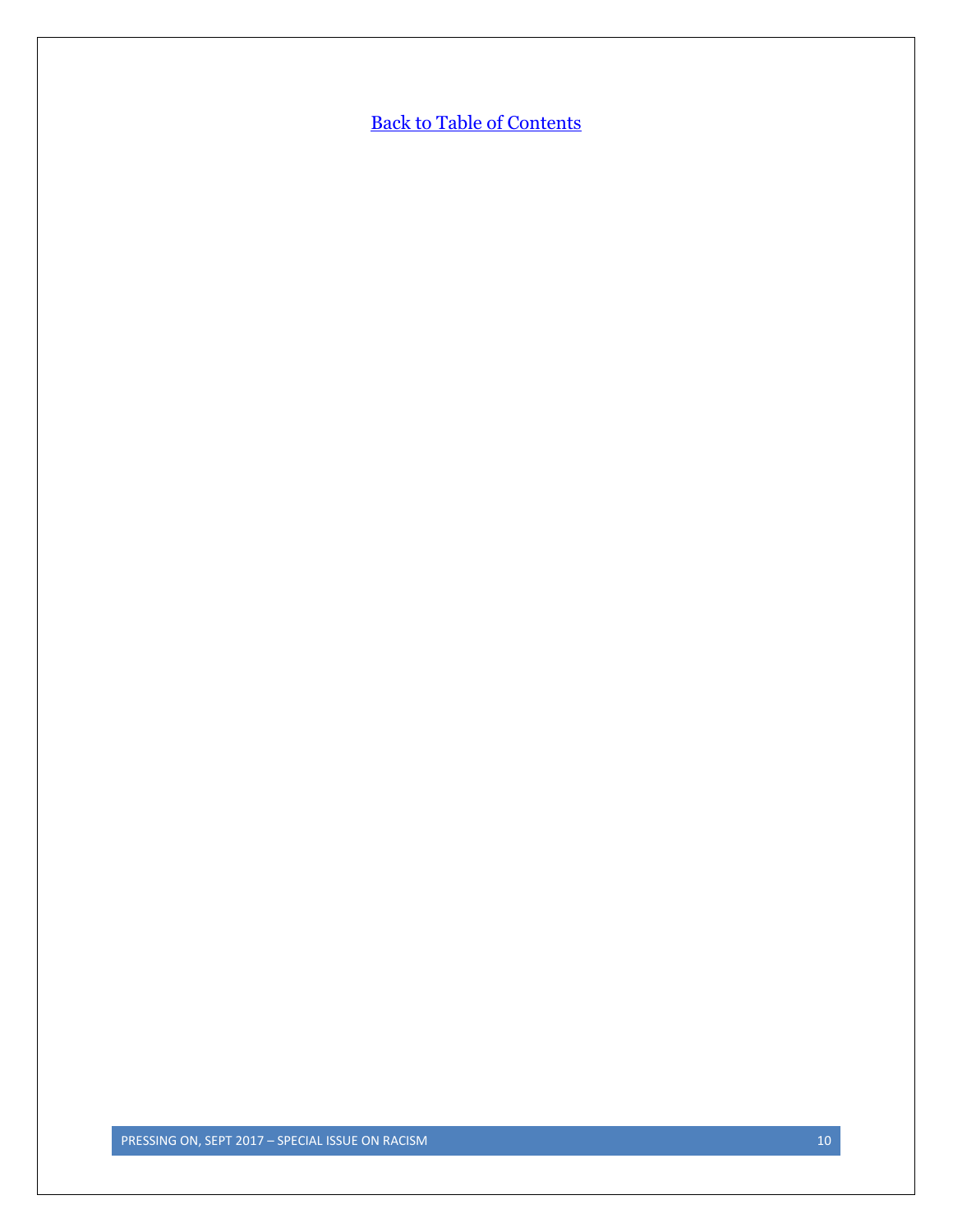## **Mind Your Faith**

#### <span id="page-10-0"></span>**RACISM AND THE ROOT OF THE PROBLEM**

#### *By Doy Moyer*

"But realize this, that in the last days difficult times will come. For men will be lovers of self, lovers of money, boastful, arrogant, revilers, disobedient to parents, ungrateful, unholy, unloving, irreconcilable, malicious gossips, without self-control, brutal, haters of good, treacherous, reckless, conceited, lovers of pleasure rather than lovers of God, holding to a form of godliness, although they have denied its power; avoid such men as these." (2 Timothy 3:1-5)

This passage describes the world in which we live, almost as though Paul pointed directly to our times. Though every era shares the same types of problems and struggles, we might be tempted to think that we can just outgrow all the selfishness and hate. Yet, even in the years of advancing technology and awareness of global concerns, we have not been able to improve the human situation. The hatred, selfishness, gossip, greed, and arrogance is just as bad now as it ever was, and it shows no signs of letting up. Just as strong today is the hatred of God over against the love of pleasure.

What is the root of these problems? As a case in point to illustrate why we have not and cannot (in our present state of societal thinking) overcome the problems, let's think more about the problem of racism. One cannot see the news, read a magazine, or see much of anything happening online without being confronted with the fact of racial tensions and hatred. The hatred is real and the problems are monumental. Who can doubt that racism is alive in many hearts? The arguments can get loud and the protests can get ugly, but what I have noticed are two conspicuously absent issues, and I believe that until these greater issues are addressed, the problems will persist:

1. Why is racism ultimately wrong?

#### 2. How can racism ultimately be defeated?

Sadly, our society has expunged from the discussion the very issues that are needed the most in order to deal honestly with something as inhumane as racism. I purposefully use the term "ultimately" because it expresses exactly what I believe to be the problem in most of these discussions. In other words, there is a failure to deal with the root of the problems. When we say, "racism," we have, perhaps unwittingly, only dealt with the symptom of an even greater problem. That charge in itself neither says why it is ultimately a problem nor how it can ultimately be defeated. Until the above questions are asked and answered properly, racism will continue unabated and we will be left scratching our heads as to why an advanced, civilized society cannot figure it out. Make no mistake, when we leave God out of the discussion, we won't figure it out. That is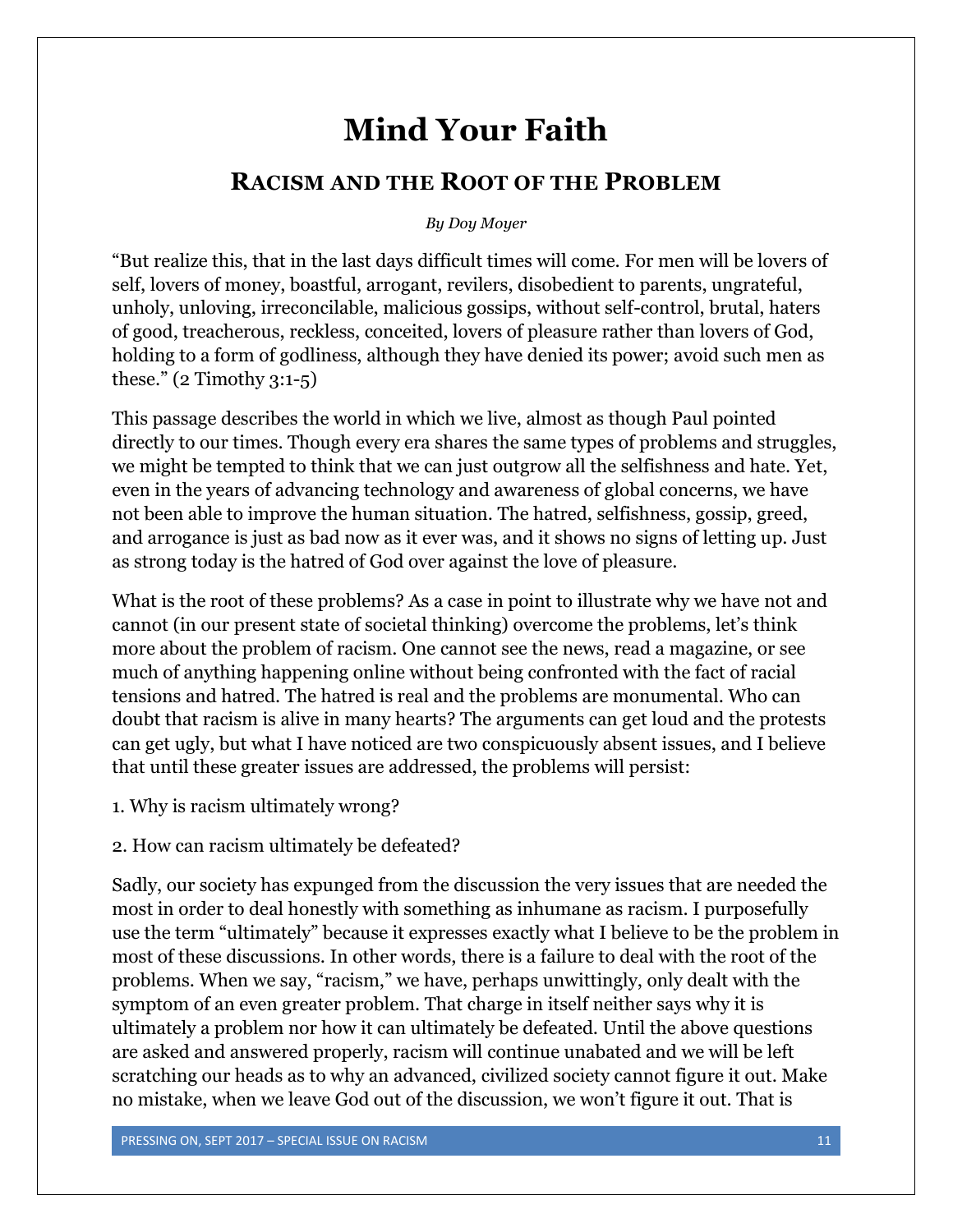because, at the root of it all, the ultimate answers are found in how we understand and view both God and humanity.

#### **Why is racism ultimately wrong?**

Is racism wrong because some people say it is wrong, because a government says it is wrong, or because of a deeper issue? This is really the same question when it comes to human rights. Do we have human rights because some people say we do, because a government says we do, or because of something else more deeply rooted in who we are?

If racism is wrong just because some people say it is, or because a government says so, then we are forever doomed to suffer for it. Yet, to remove God from the discussion means that we must answer the question this way. Racism is wrong just because some people say it is, and might will just have to make right. If there is no God, then mindless, purposeless, accidental processes define who we are, and there are no ultimate reasons why we should do or believe anything one way or the other. There will be no final justice, and justice itself is just an illusion dreamed up by meat computers**\*** who have deluded themselves into believing that some things really matter. There is no real hope for dealing with racism if this is the reality. We'll all just keep barking at each other about things that can only really be described as arbitrary preferences based on evolutionary processes. Why people cannot see this as a real consequence of materialistic darwinism is beyond me. These very discussions of racism show why moral relativism is a failure. For some reason, the ones who argue for moral relativism don't want these morals to be so relative when it comes to racial treatment and equality.

However, with God at the center of discussion, we can answer this question. Racism is ultimately wrong because all humans are made in the image of God (Genesis 1:26-27). All humans matter, all lives matter, and all actions matter because our humanity is grounded in the reality that God made us with moral senses and there will be final accountability. With God, evil has a day of reckoning, and justice is both real and really does count.

The same goes for human rights. We all have human rights because we have been endowed with these rights by a Creator to whom we must give an account. Take away God, and human rights are a farce. Society keeps proving that over and over. Without God, we'll just keep trying to fend for ourselves, and disaster, as is seen time and again, is inevitable.

With God, the truth is made clear: God "made from one man every nation of mankind to live on all the face of the earth, having determined allotted periods and the boundaries of their dwelling place, that they should seek God, and perhaps feel their way toward him and find him. Yet he is actually not far from each one of us, for 'In him we live and move and have our being'" (Acts 17:26-28, ESV). This makes all the difference in the world.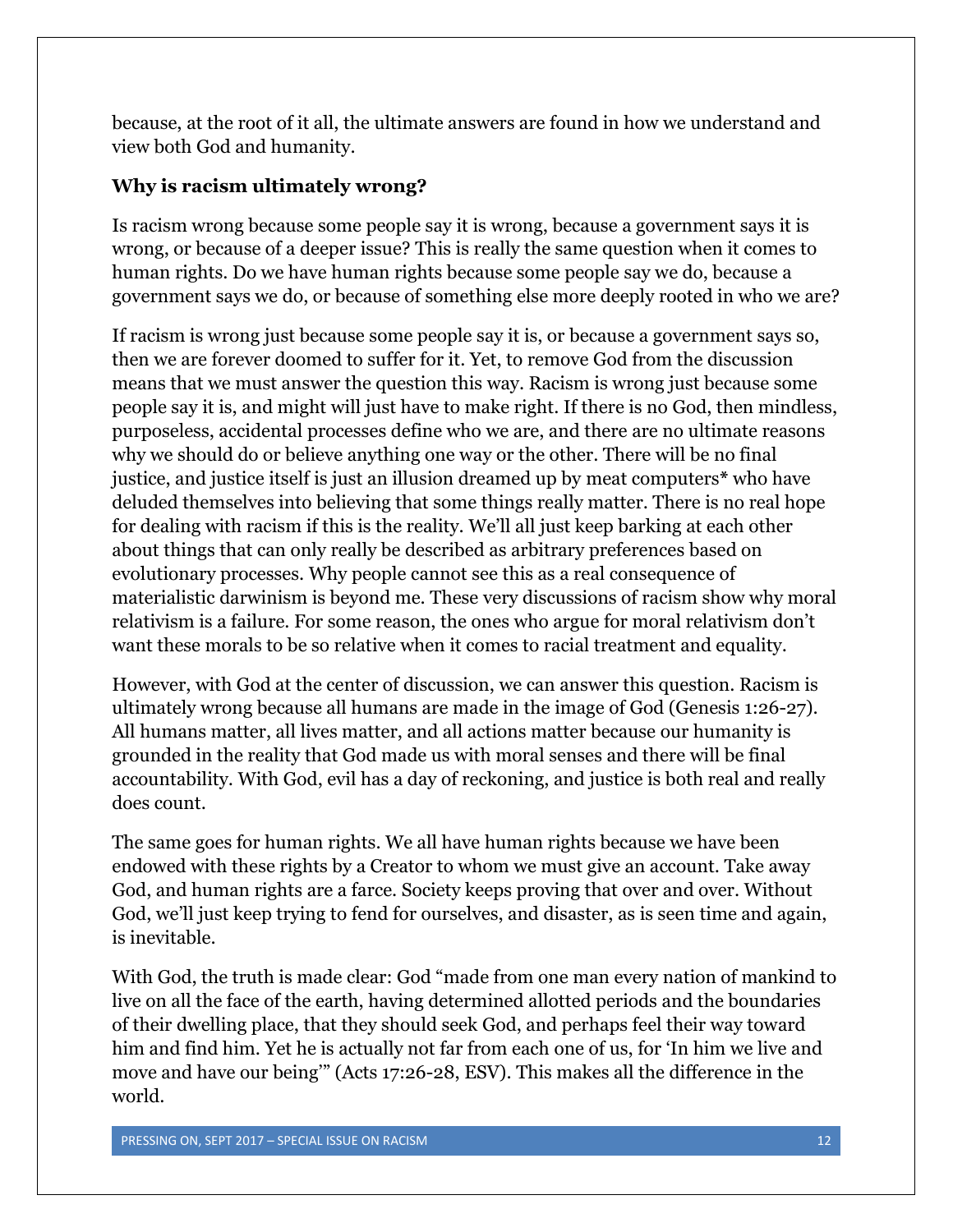People want to define racism as a political or civil and social issue, but at its heart is a much deeper spiritual sickness, a manifestation of sin, selfishness, and pride. Until this is grasped, society will keep foundering in the uncertainty that comes with not having a true moral compass.

#### **How can racism ultimately be defeated?**

Can we ultimately defeat racism by protests, marching, civil disobedience, or any other political means? No. While these things can make some voices heard, these are not what will finally change hearts, especially when God is left out of the discussion. Tensions have only gotten worse it seems, and we are left with bigger questions than we started with. Racism is a spiritual problem of the heart, and coercion never changes hearts. Hearts open to God can indeed change, however.

With God, we have answers that are rooted both in who God is and in who we are as His creatures: God is love, and as creatures made in His image, we are made with the capacity to love. Because of this, anyone concerned ought to know fully the greatest commands ever given: love God with all the heart, soul, and mind, and love your neighbor as yourself (Matthew 22:36-40). If we were genuinely, unhypocritically—and I stress this—following the way of love as shown by God, racism is defeated. Period.

Does that sound too simple? Perhaps, but only superficially. Love is such a major theme of Scripture that one cannot just pass over it without doing great damage to the context and the overall message contained therein. Time and again we are taught the principle:

"Owe nothing to anyone except to love one another; for he who loves his neighbor has fulfilled the law. For this, 'You shall not commit adultery, You shall not murder, You shall not steal, You shall not covet,' and if there is any other commandment, it is summed up in this saying, 'You shall love your neighbor as yourself.' Love does no wrong to a neighbor; therefore love is the fulfillment of the law" (Romans 13:8-10).

Read that again: "Love does no wrong to a neighbor." "Neighbor" refers to anyone who needs mercy (cf. Luke 10:30-37); that covers everyone. Everyone! There is no crooking of the finger and pointing toward one particular group over another. There is no legitimate racial divide recognized by the love manifested on the cross; there is no partiality in what and who the gospel covers. God desires all men to come to the knowledge of the truth and be saved (1 Timothy 2:1-4). He welcomes any and all who, from every nation, fear Him (Acts 10:34). The beauty of the gospel is found in God's grace and forgiveness. Death is often called the great equalizer, but in truth, God's love is the greatest of all equalizers.

For us, therefore, to act in a racist way, or to show partiality (James 2:1-9), is to seek to undo the gospel. When we fail to act in love toward others, we have failed the gospel. When we show partiality based on skin color, or any other outwardly-judgmental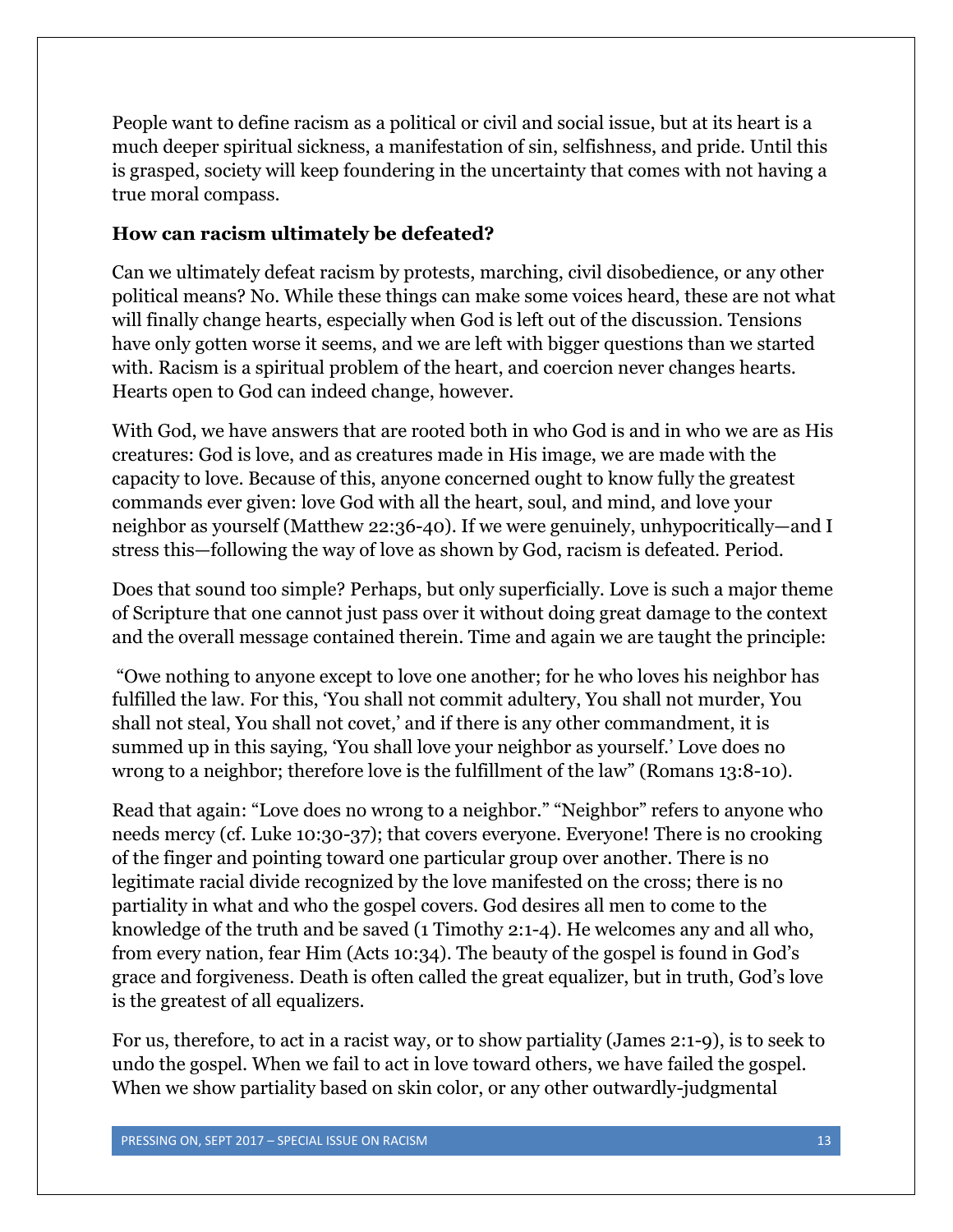reasons, we have failed both God and humanity. When we fail to seek justice or fail to plead for the oppressed and those who will not otherwise be heard, we have sinned against God and others. To deny any human being the most basic right of being human is inexcusable, and not because some people say so or some government says so, but because of God's character and our humanity that is rooted in His image. Brute materialism can offer no solution to racism because it cannot even legitimately recognize why it is an actual evil in the first place. If good and evil were mere developments of materialistic darwinism, then the problem of racism has no deeper roots than blind, purposeless forces that care nothing for anything. Unalienable rights require an unalterable moral foundation that can only be found in God, for such rights cannot exist in a universe derived from mindlessness.

Racism can be defeated, but to do so we must pay attention to the ultimate questions, the answers of which are found only in a Creator who gave us life and meaning. We must think universally beyond our preferences and localized social matters. Otherwise, we will just be marching to the beat of a biological drum that cares nothing for meaning, purpose, right, wrong, or even humanity itself. Sadly, the latter seems to the path chosen by modern culture, and the price is high. We know something is horribly wrong, but don't have the ability to solve the problem because we have rejected the grace of the One who holds those answers. Now, as much as ever, the call of the gospel needs to ring loud and clear. In Christ, there is peace both with God and humanity. In Christ, the barriers are torn down, the gap is closed, and saints all march together to the praise of His glory.

**\*Meat Computers – USA Today Column: Why you don't really have free will by Jerry A. Coyne**



*Doy Moyer was a Bible professor at Florida College for over a decade and is now preaching with the Vestavia church in Birmingham, Alabama. He is an avid reader and is well aware of the attacks against our faith that the enemy mounts. Read after him and you will find that you are thinking more clearly on critical matters that affect your faith. You can read more of his good work at his blog, located at www.mindyourfaith.com*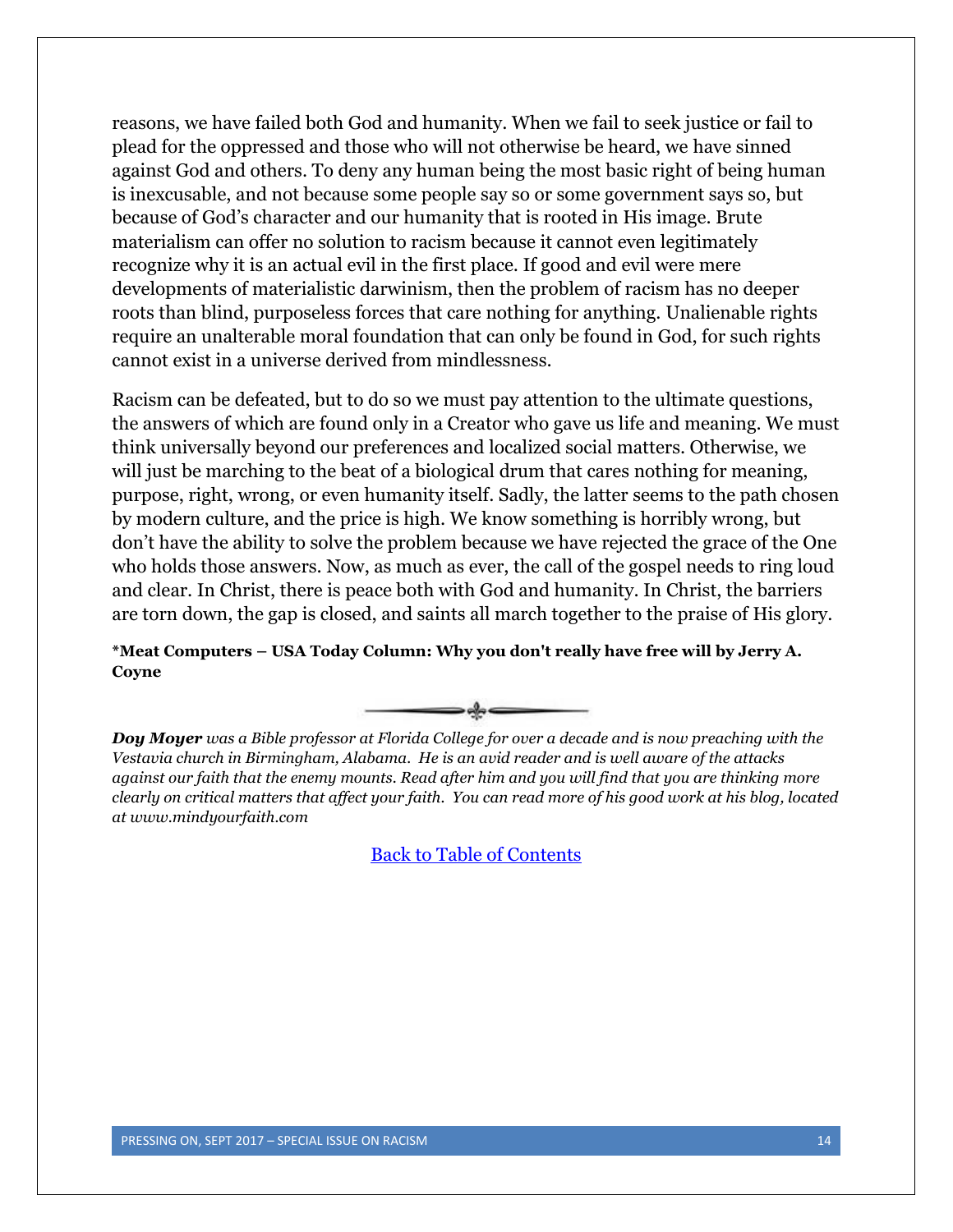## **Guest Column**

#### **THE REACTIONARY GOSPEL**

*By Seth Mauldin*

<span id="page-14-0"></span>*Author's Note: I want to say upfront that I think it is good and proper for Christians to react to the issues of society. The editors of Pressing On are doing just that with this series of articles. It is especially helpful for those in positions of leadership such as elders or preachers to direct people to the truth of Scripture to help guide our actions. This past Sunday, our local worship service included multiple instances of brethren doing exactly that. In the wake of the horrific events in Charlottesville, I've seen many people submit and share well thought-out articles and posts appealing to the hearts and consciences of brethren, offered in the hope that they will be thought provoking. Unfortunately, in our rapid-reacting social media driven environment, I've seen even more discussion that is bickering, biting, unbelieving, un-hoping, and unhelpful. These thoughts are about those conversations, and the hope that we can work our way back to honest and earnest exchanges.* 

Before a mind can truly change, the heart must be cut to its quick as the facts of the situation become an indisputable reality that the soul can no longer deny. Think of the crowds on the day of Pentecost as Peter laid out the story of Jesus and they shouted of their own accord, "what shall we do?". Think about the brethren in Corinth, who after receiving Paul's first epistle were driven to such action and repentance, it was as though they'd never committed such grievous wrongs in the first place*: See what this godly sorrow has produced in you: what earnestness, what eagerness to clear yourselves, what indignation, what alarm, what longing, what concern, what readiness to see justice done. At every point you have proved yourselves to be innocent in this matter*. (*The New International Version*. (2011). (2 Corinthians 7:11). Grand Rapids, MI: Zondervan.)

These are examples of the genuine change that is wrought when the God-breathed word has its gracious effect on hearts that are ready to receive it. These are outcomes we should strive and pray for when we are engaged in earnest discussions with the lost, or in lively discourse among brethren. While this is my desire, I perceive there to be a rising threat to brethren being able to engage in these types of conversations. I've come to think of this as the "Reactionary Gospel".

It is natural that our proclamation of the gospel will be influenced by the current problems and issues of our culture. Yet often it seems that the gospel itself is shaped and determined by the crisis of the week. For example, earlier in the year when the government made decisions that radically affected immigration, suddenly the very core of the gospel seemed to be about immigration. People came out hard and fast with concrete declarations about what was wrong and what was right, and how the scripture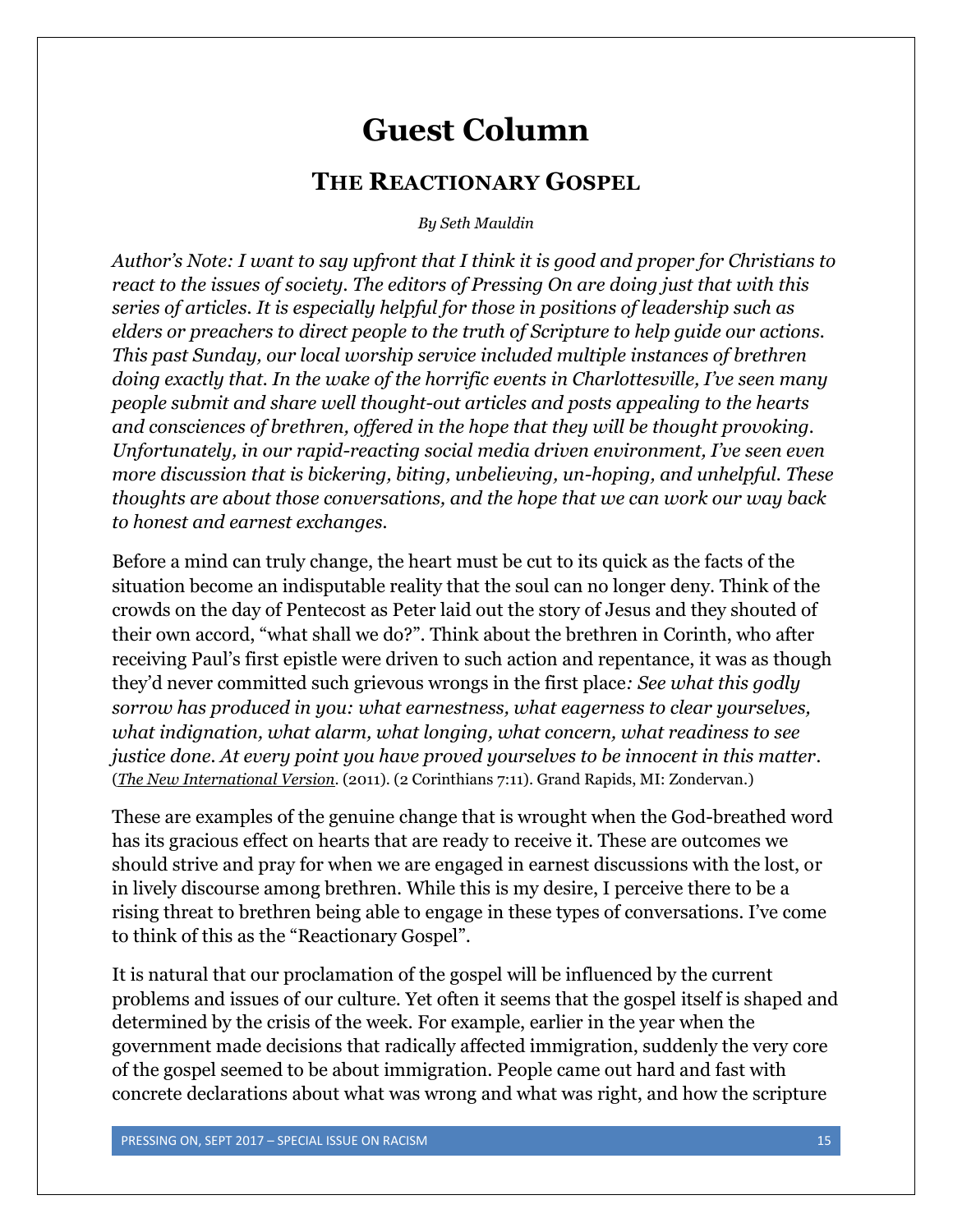spoke on the issue (covering wildly different degrees of the spectrum). The issue of loving our neighbors as ourselves and the treatment of others was always present, but now it had been brought to the front by a crisis. None of the conversation seemed to change anyone's mind, but a great deal of arguing was done and many relationships appeared to be greatly fractured. Looking at the way these conversations played out, this result seems to have been inevitable.

Our conversations have come to be influenced in every way by our culture and the modes of media that we have at our disposal. For every new issue that arises, everyone is expected to immediately weigh in. Whether in blogs, articles, tweets, or posts, a quick response is all but demanded. Like the media (we have come to mirror) the environment in which these conversations take place is highly toxic. On both sides of any given issue, the acceptable response falls within scripted parameters, nuance is set aside, and grace is reserved only for those who are in agreement. The debates rage on, often playing out in front of unbelievers. Everyone hopes that they've said the right thing to placate the crowd that they were hoping to please, and all parties seem to leave with mud on their hands.

Our news cycle has changed, another terrible and godless tragedy has struck again, and now the gospel must react once more. Christians are rightfully stricken with horror at the despicable actions of those who imagine themselves to be racially superior. They wish to speak out against evil, and affirm that they will not support it in any way. But as with most complex issues, it is difficult to strip it down to a single talking point. There are related problems. There are issues beyond easily identifiable sin that fall into the realm of judgment and deference. There are cultural boundaries that must be crossed, experiences that must be related and explained, and all of this requires careful conversation carried out by patient people. Unfortunately, we find ourselves once again engaging in debates where these qualities are absent.

Conversations about race are important. Injustice and inequality are certainly opposed to the core of the gospel, and we should want Christians everywhere to oppose them wherever they exist. But as with anything that runs contrary to the gospel, it is an issue of sin. Sinful behaviors are not changed with reactionary declarations. Sinful behaviors will cease when sinful hearts are changed, and that change cannot be forced. Our dialogue as brethren has been drastically harmed as it increasingly mirrors that of the world, becoming characterized by responses that are rushed and reactionary. I'd ask that you thoughtfully consider the ways in which our discussions are being rendered ineffectual:

**There is no time to investigate and interpret information**. One might argue that some actions are blatantly wrong. While this is true, even obvious wrong should be investigated. (*Remember the Duke lacrosse players charged with rape who, although innocent, are still associated with the crime.)* Who is accused of what? Did they do it?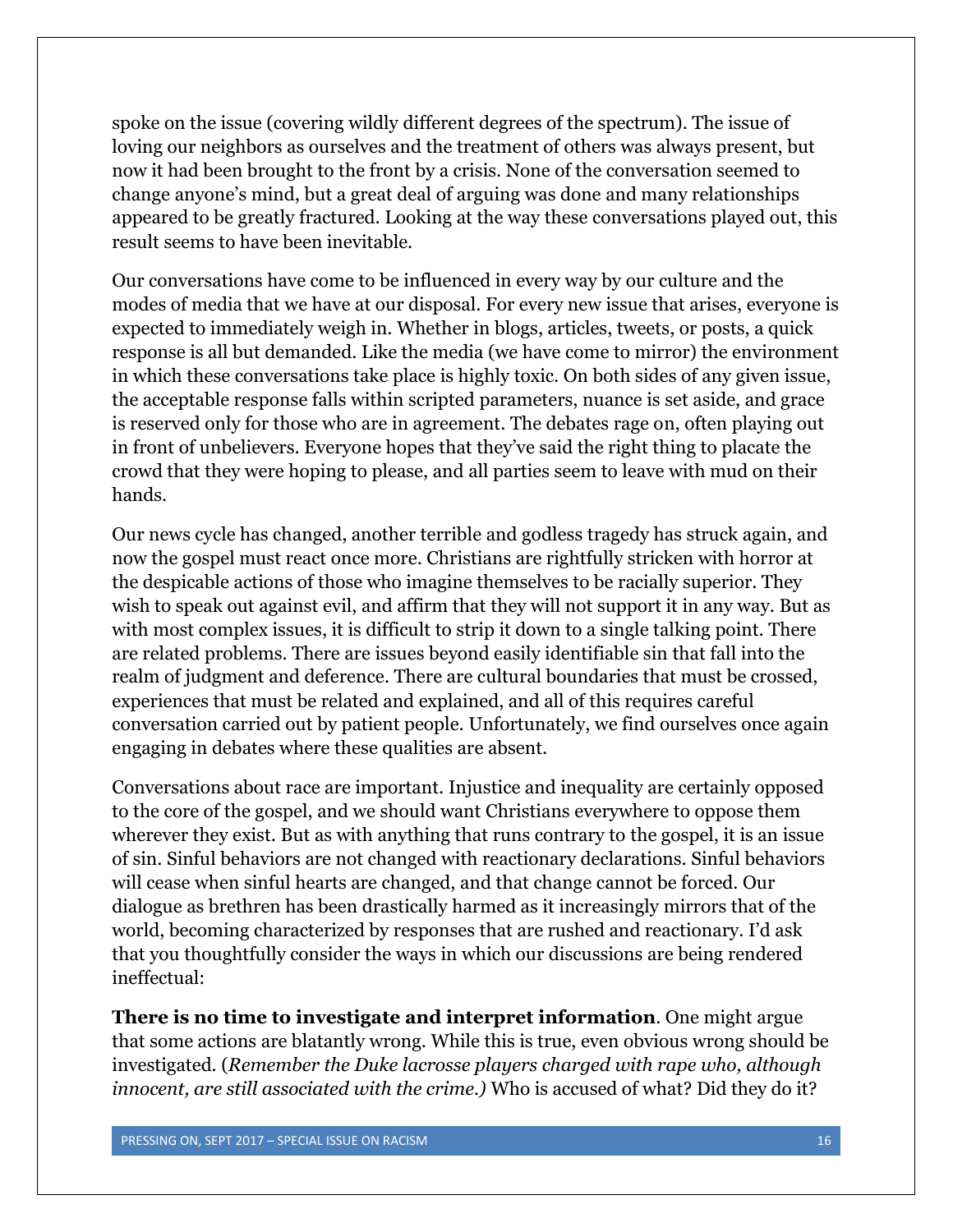What was their motive? Was anyone else involved? These are important questions in making sure that those who are guilty are held accountable, and those who were uninvolved are not tainted.

**There is no room for discussion.** No one takes time to consider and weigh a response. Statements are frequently emotionally charged and personally directed. Discussion is replaced with argumentation and instant retorts. We share, we post, we retweet, we take sides, and we divide. Incidentally, both sides end up "teaming up" with people who would "kick them off the team" if we were discussing a different issue. (*For example, those who are in favor of statue removal obviously don't agree with those in the "pro-removal" camp who also are vigorous supporters of LGBT agendas and abortion. On the other hand, the brother who is in favor of leaving a statue would obviously not agree with the "pro-statue" camp that promotes white-pride. It is crucial to believe the best in those with whom we disagree.)*

**Statements are often driven by guilt and assumption**. The relationships I have with my brethren are built on more than momentary narrative. If I've been guilty of habitually marginalizing my brethren, my own actions will not be overturned by my commentary on the actions of others. If I've been living the gospel every day and communing with brethren of all races on a regular basis, they already know where I stand. It is an unfair and arrogant assumption to paint large swaths of the brotherhood as having such poor relationships with brethren between races, that unless people react in a certain way to a given event, their love will be in doubt. As previously mentioned, our services last Sunday contained multiple remarks on the terrible events of the day before. However, I never for a moment felt that brethren from minority groups were expecting it of me, or that they would have thought less of me if I had not weighed in.

There is also a problem when I essentially become an identity thief by crafting my response based on what I believe someone will want me to say. This person is black; therefore, they are offended by X and want me to say Y. This person is an immigrant; therefore, they will be offended by X, and want me to say Y. I've often been embarrassed by these assumptions. I've spoken with many minorities and said the words that the media told me they wanted to hear, only for them to state that they felt the opposite. What I'm saying is this: It may very well be that brethren in *my area* desire to hear a certain reaction from me; but it is unfair and dishonest for me to demand that reaction from someone else without knowing if it is an actual representation of the feelings of the brethren where they are.

**Demanding change without discussion is unbiblical.** Much of the conversation I've seen over the past week (*and prior issues)* has contained many a bold declaration. *This is obviously right! This is obviously wrong! Read this article! Share this post! If you don't agree or get it now, then you are obviously a bad person! This is the truth and that settles it. Full stop! No room for discussion! I won't abide it!* I'm going to go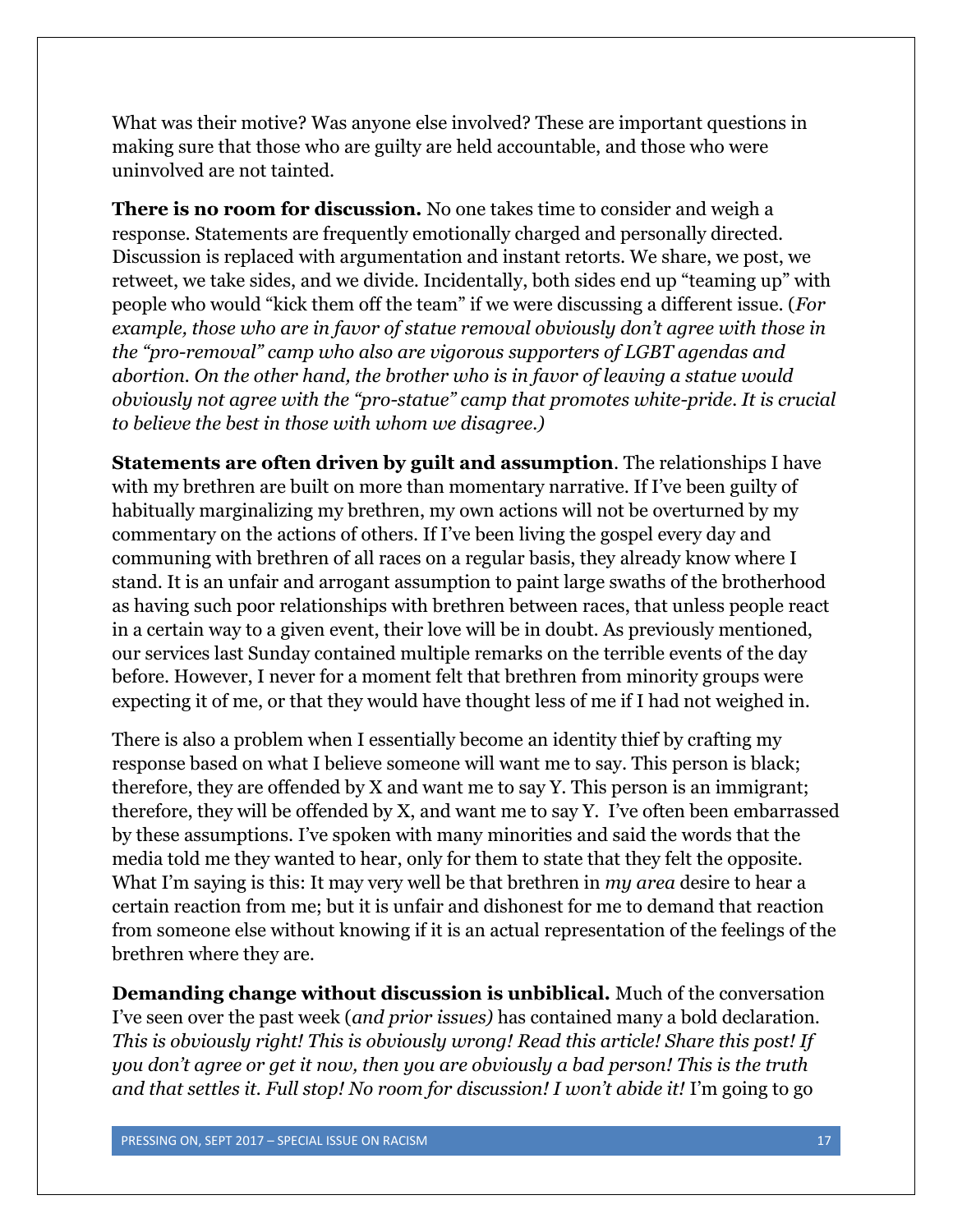out on a limb here and say that if we separated statues and monuments from the discussion, and it was entirely about racism, we'd still be required to have a full dialogue on the subject: *if we are interested in changing hearts.*

Consider that with this very issue of race relations, Paul wrote an entire epistle to the churches of Rome dealing with the divide between Jew and Gentile. Nowhere in Romans does he simply state that it is wrong for Jews to be unaccepting of the Gentiles (or vice versa) and then shut down the conversation. His points are fully articulated, and he deals with the responsibilities of both sides to live in harmony. The same could be said for all of sin; even actions that we deem obvious are explained at some point as to why we must change and put those behaviors to death. We acknowledge this and recognize it with other sins. We expect someone to see that homosexual behavior is wrong, but we exercise patience as they learn to overcome their temptation to act. But because racism is currently the narrative driving the reactionary gospel, patience for people to not only see their error, but change their behavior as well, is tossed by the wayside; *we demand change now!* I would hope that brethren would be able to immediately identify that racism is wrong; but I need to be careful that I'm exercising patience as they learn to better identify racist behaviors and attitudes that they may harbor.

I hope none of this is taken in a spirit of superiority or aloofness. It is written in a spirit of sadness. I hate the bitterness and divisiveness that is present in our nation, and hope that every last drop of it is wrung out of the garments of the church. But the current struggle that has been highlighted by tragedy will not be dealt with any differently than any other sin. We must strive to continually preach every aspect of the good news, do so with patience, and try to the best of our ability to save our anger for sin—not unleashing it on our brethren.



*Seth Mauldin and his wife Summer currently live with their children in Roswell, GA. They have the good pleasure of working with the saints in Roswell, and previously with brethren in South Carolina and Nebraska. You can reach him at sethmauldin@gmail.com*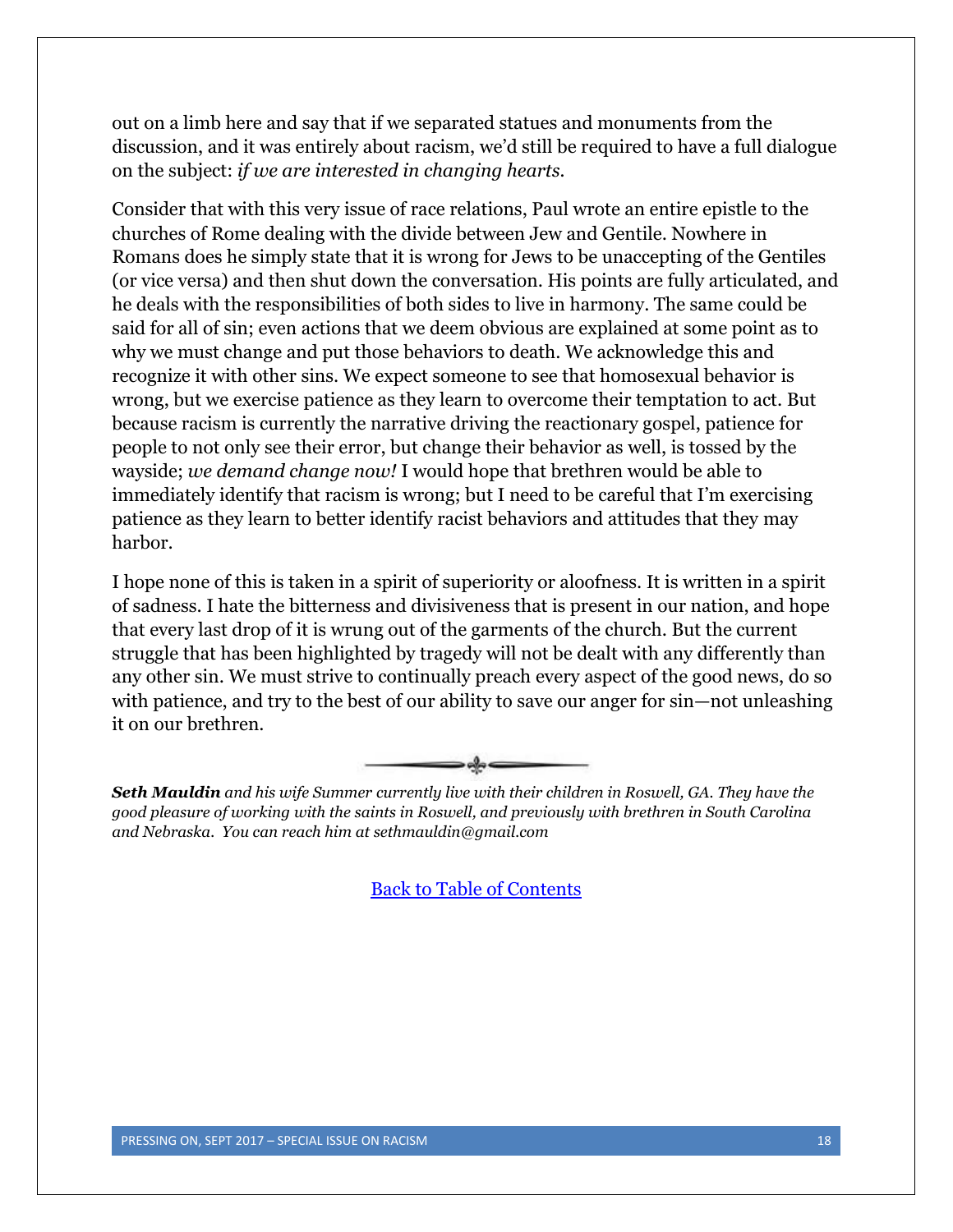# **Guest Column**

### **PREJUDICE**

#### *By Robert F Turner*

<span id="page-18-0"></span>[Editor's note: this article by Robert Turner shows how there is "nothing new under the sun" and that the Gospel's answer to the problem in the first century was the same as in the 1970's and is the same today. We never miss a chance to add brother Turner's fine writing to Pressing On. Enjoy! -mdr]

I charge thee before God, and the Lord Jesus Christ, and the elect angels— *what* a tremendous array of witnesses!! And for what?? That thou observe these things without preferring one before another, doing nothing by partiality. (1 Timothy 5:21) Here a Greek word, *prokrima*, makes its single appearance in the New Testament. It means judging before-time, or prejudice. (See ASV)

Timothy would receive accusation concerning elders— but he must protect the elders by demanding adequate witnesses. He must not be hasty— to lay hands on any man. In brief, judgements had to be made then, as now; and Timothy is reminded that all who judge are themselves standing before God (no respecter of persons), and Christ (with what judgement ye judge, ye shall be judged), and the elect host of heavenly beings.

Pre-judging means drawing conclusions without sufficient evidence. It means disregard for the charged ones rights or claims; an unreasoned bent, without due examination or knowledge; bias. premature judgement. it is an ugly ungodly unrighteous attitude that causes us to ignore the Creator and mistreat His creatures— and that sin is compounded when the creatures are our brethren in the Lord.

It closes eyes to beauty, stops ears to truth, and steals from us the rationality that is our God-given heritage. It has burned as witches those whose only fault was being different, or misunderstood. It has deprived man of noble ideas, because they were new; of marvelous developments, because they called for change. Prejudice has built spite fences, and prevented a flow of love that could enrich our lives beyond fondest imagination. It negates the very brotherhood of man.

But more, prejudice— self-serving badge of littleness— creates in him who harbors it a distorted sense of greatness. He defies justice and justifies foolishness. With the wisdom of a fool he enthrones himself, and shuts out God; for we must be taught of God, and a prejudiced man will not be taught anything greater than his prejudices. Only the honest and good heart will inherit heaven.



Via *Plain Talk, Vol. X No. XI, January 1974*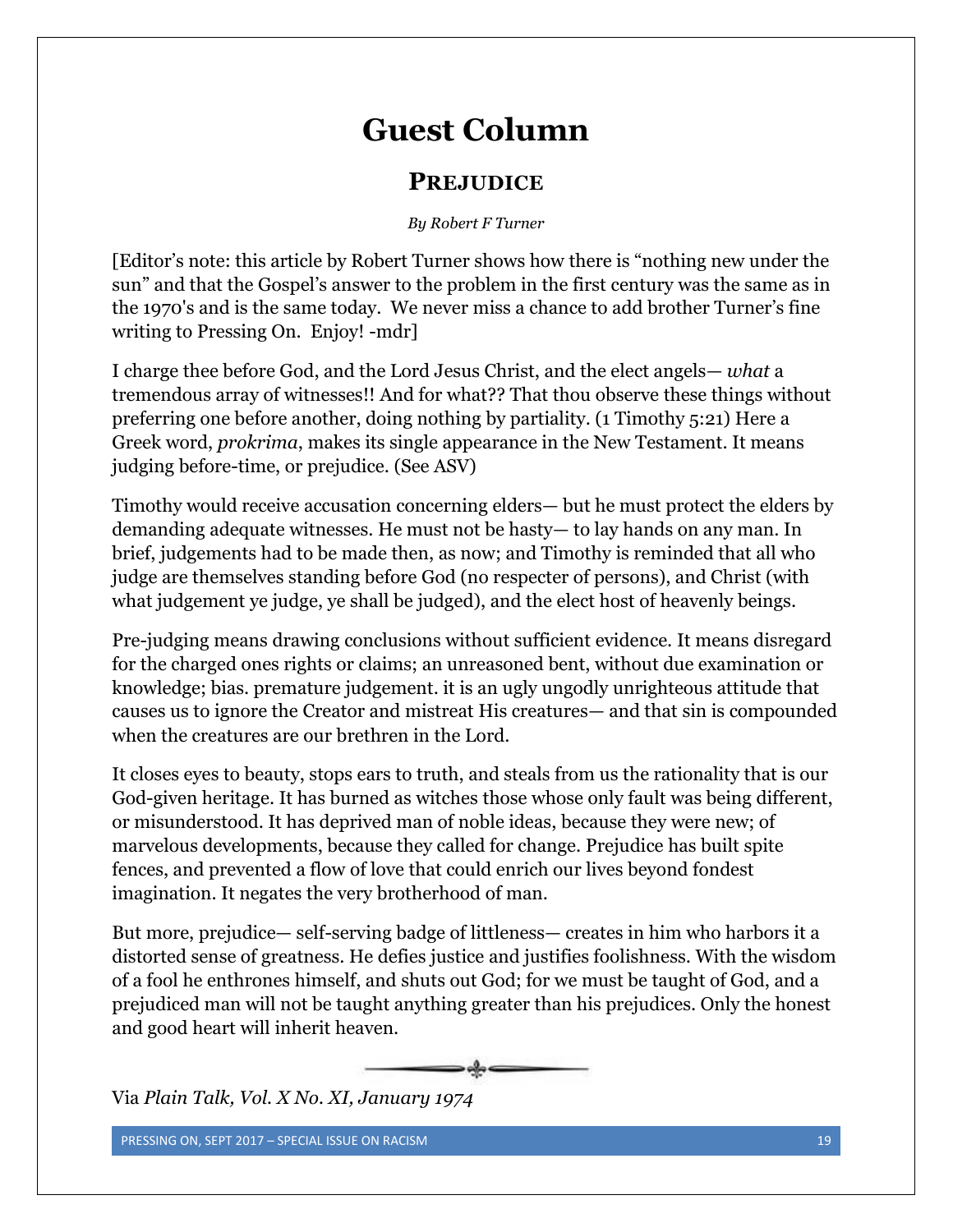**[Back to Table of Contents](#page-0-0)**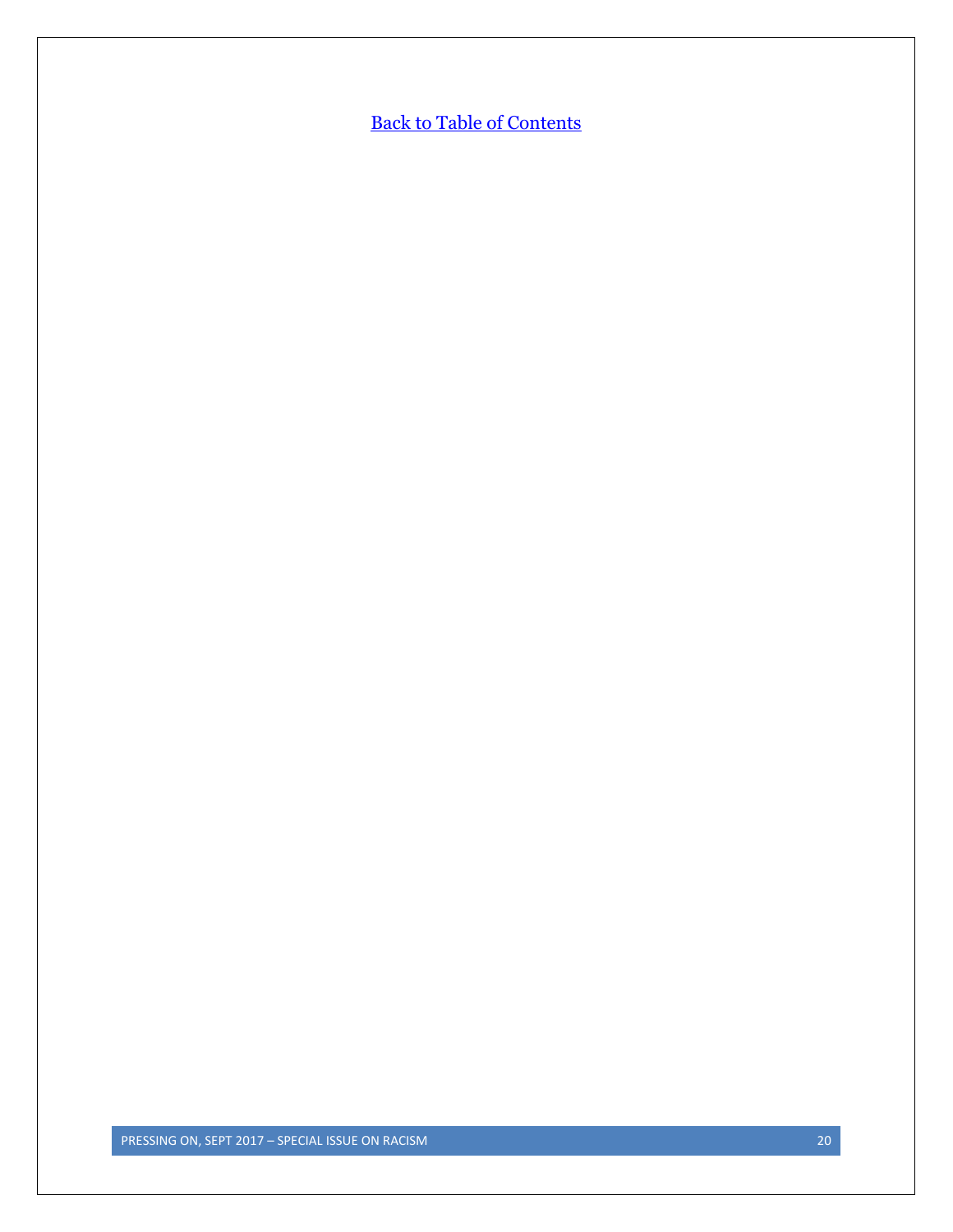# **Guest Column**

## **THE BIBLICAL ANSWER TO RACISM**

*By Ken Weliever*

<span id="page-20-0"></span>The recent events in Charlottesville, Virginia, fueled by racial bigotry were wrong. Sickening. Shameful. And sinful.

A 32-year-old woman, Heather Heyer, who was "a passionate advocate for the disenfranchised" was killed when a car was driven into a group of counter protestors. At least 19 others were injured.

The driver, James Alex Fields, has been described as "very misguided and disillusioned." A former High School teacher told the Associated Press, "Once you talked to James for a while, you would start to see that sympathy toward Nazism, that idolization of Hitler, that belief in white supremacy."

As a reaction to the actions and attitudes of this extreme fringe group, some have written, published blogs, and posted on facebook charges of racism attributed to conservatives and Christians.

Let me be clear. As a Christian and a social and political conservative, I disavow all forms of racial bigotry. It is wrong. And clearly against the teachings of Jesus, the apostles, and the entire tone of the Bible from Genesis to Revelation.

Consider these 6 Biblical reasons why racism is wrong.

#### **(1) All people are created in God's image.**

On the sixth day of creation, "Then God said, "Let Us make man in Our image, according to Our likeness." Then the Bible says "So God created man in his own image, in the image of God he created him; male and female he created them" (Genesis 1:26-27).

All races of people who descended from the original pair share in the "likeness of divinity." Every person possesses an eternal soul. And has been endowed with the qualities and characteristics that can only come from our Creator.

#### **(2) Jesus taught that the second great command is to "love your neighbor as yourself"** (Matthew 22:39).

Christ did not distinguish one ethnic group from another. Love is not based on skin color or racial differences. In fact, Jesus associated with Jews, Gentiles, and Samaritans, who were traditionally discriminated against in that culture.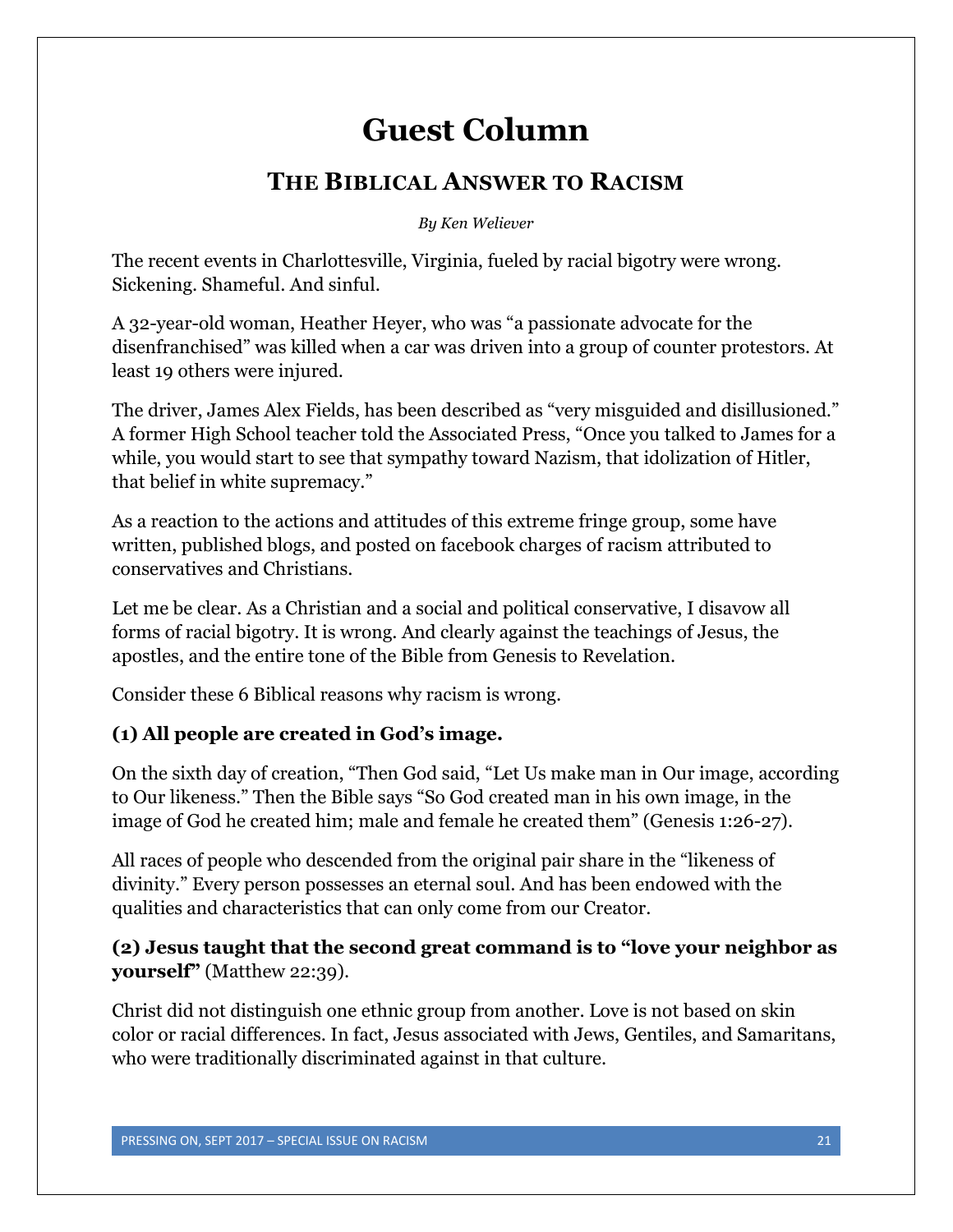Dr. Martin Luther King Jr was right when he wrote, "Darkness cannot drive out darkness; only light can do that. Hate cannot drive out hate; only love can do that."

### **(3) Jesus died for the sins of the whole world.**

The golden text of the Bible says, "God so loved the world that He gave His only begotten Son…" (John 3:16). That's everyone. Every nation. Every race. Every ethnic group.

Jesus said his mission was "to seek and save the lost" (Luke 19:10). All people. Regardless of their skin color. Or their language. Or their ancestry.

## **(4) The Gospel is for everyone**.

In the great commission, Jesus instructed the apostles to "Go into all the world and preach the gospel to every creature. He who believes and is baptized will be saved; but he who does not believe will be condemned" (Mark 16:15-16)

Revelation 14:6 states that "the everlasting gospel" was to be preached "to those who dwell on the earth — to every nation, tribe, tongue, and people."

### **(5) All are one in the Family of God.**

"There is neither Jew nor Greek, there is neither slaves or free, there is no male and female, for you are all one in Christ Jesus" (Galatians 3:28). This passage was written to the churches of Galatia urging Christians to accept the equality of everyone as brothers and sisters in Christ.

#### **(6) The Bible teaches that partiality, prejudice, and favoritism is sinful.**

James, the brother of Jesus, expressed this way. "My brothers, show no partiality as you hold the faith in our Lord Jesus Christ, the Lord of glory." (James 2:1). While the context speaks of relationships between the rich and the poor, the principle applies to all social, cultural and racial relationships.

After illustrating the problem of partiality, James concluded "If you really fulfill the royal law according to the Scripture, "You shall love your neighbor as yourself," you are doing well. But if you show partiality, you are committing sin and are convicted by the law as transgressors" (James 2:8-9).

It is an ugly reality that racism still exists in America today. However, as set apart people to glorify God, Christians must be a shining light in a dark world. There is no place for bigotry or hatred in our hearts.

"Racism springs from the lie that certain human beings are less than fully human," wrote civil rights leader Alevda King. "It's a self-centered falsehood that corrupts our minds into believing we are right to treat others as we would not want to be treated."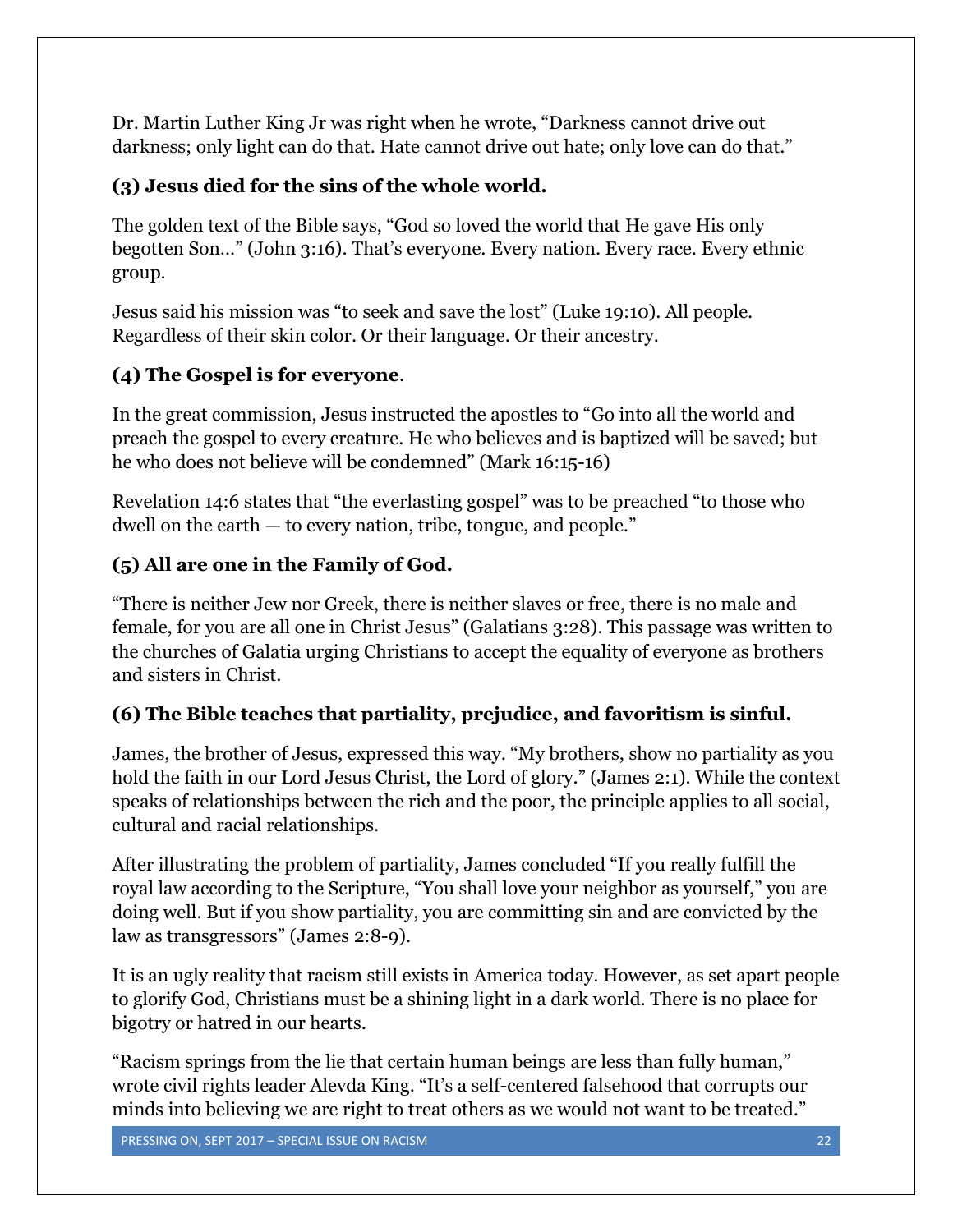*Ken preaches for the West Main church in Lewisville. You can read more from his pen at <https://thepreachersword.com/>*

[Back to Table of Contents](#page-0-0)

 $\longrightarrow$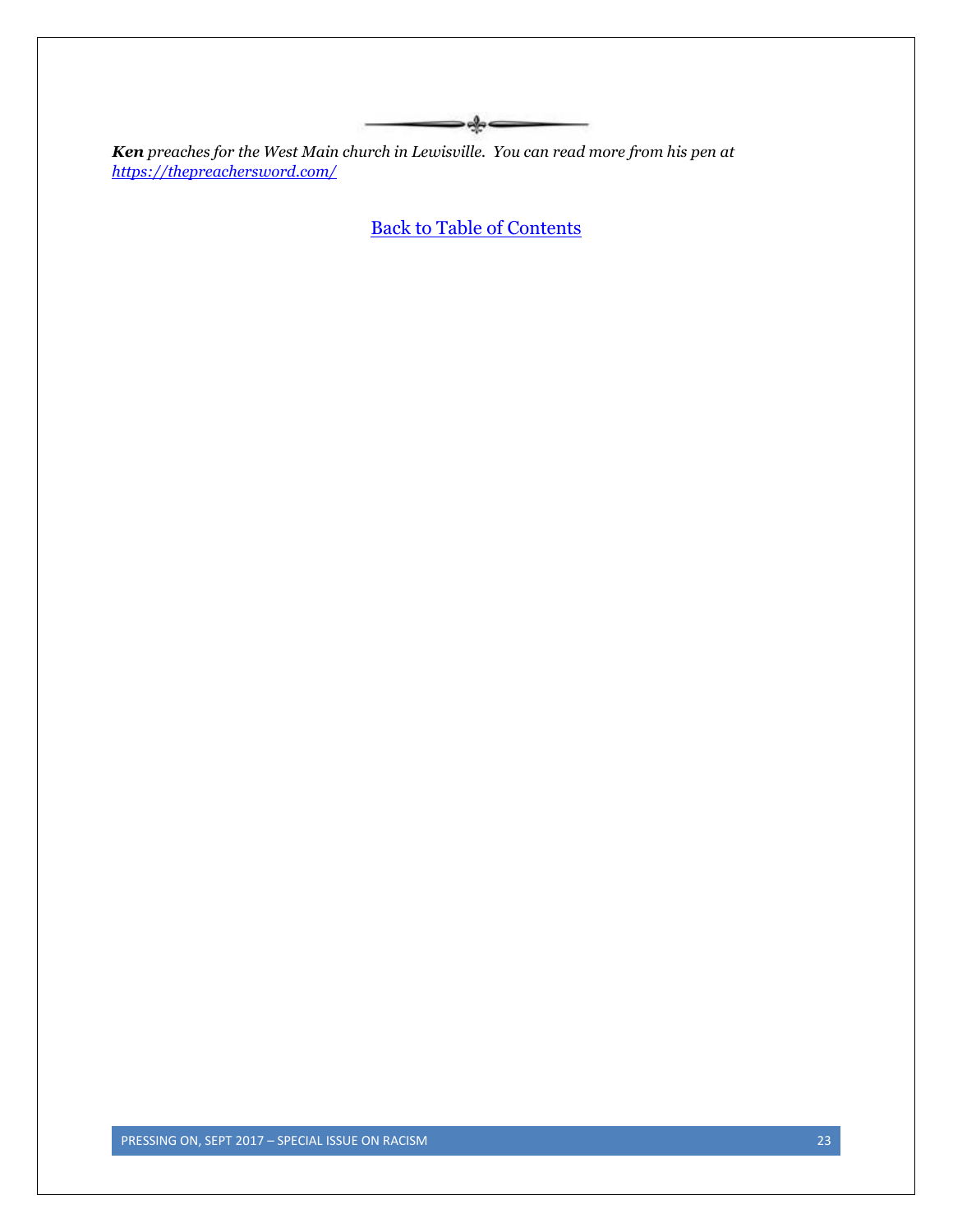## **Guest Column**

#### <span id="page-23-0"></span>**IT'S NOT RACISM, BUT WE DO HAVE A PROBLEM**

#### *By Josh Creel*

Growing up, hardly a day went by when I didn't see the rebel flag (no one called it the confederate flag). It would be found plastered to the bumpers and rear windows of pickup trucks, emblazoned on caps and flown in various yards in the community. I'm from a small community in rural Alabama; I'm from the South, from Dixie. Memories of the Confederacy were all around me: monuments, streets and high schools named after Confederate leaders, the rebel flag. Relics of the Confederacy didn't trouble me before.

#### They do now.

What changed? Some might assume that I, a white Southern male, probably harbored some racist tendencies, but that I've now become more enlightened. I don't think that's it. I would honestly contend that racism has never been an issue for me, that my parents raised me to love others as myself, to treat them fairly regardless of race, economic status, nationality, etc. My issue wasn't racism, my issue was perspective. What changed is that I stopped viewing everything from my limited perspective and began considering how others would perceive things. And in noting the arguments that have arisen this past week over events in Charlottesville and the removal of Confederate monuments, I would say that our problem isn't racism, it's perspective.

We will return to recent events, but first it would be helpful to consider that the New Testament addresses our need for perspective. It does this because it was written in a time of great societal tension, mirroring in many ways the tension in our own society. The tension wasn't between black and white, but between Jew and Gentile… and it was every bit as fierce as what we've witnessed in our own country. The animosity was so great between the two groups that Paul was deemed worthy of death by his Jewish kinsmen simply because he preached to the Gentiles (see Acts 22.17-22). And while God had united both groups in Christ (see Colossians 1.20; Ephesians 2.17-19; Galatians 3.28), tension between the two persisted in the church. Both groups came into the church with vastly different perspectives, shaped by differences in culture and history. Jewish Christians would have been tempted to view Gentile brethren as outsiders; Gentile saints would have been tempted to view their Jewish brethren as strange, peculiar and arrogant. How could the "one body" survive?

Paul's letter to the saints in Rome was written against the backdrop of Jew-Gentile tension in the local church. It is likely that when the gospel arrived in Rome it first spread in the Jewish synagogues and that the churches were comprised predominantly of Jewish Christians. But then the Jews were expelled from Rome, a historical event that is confirmed by the Biblical text (Acts 18.2). What happened to the makeup of the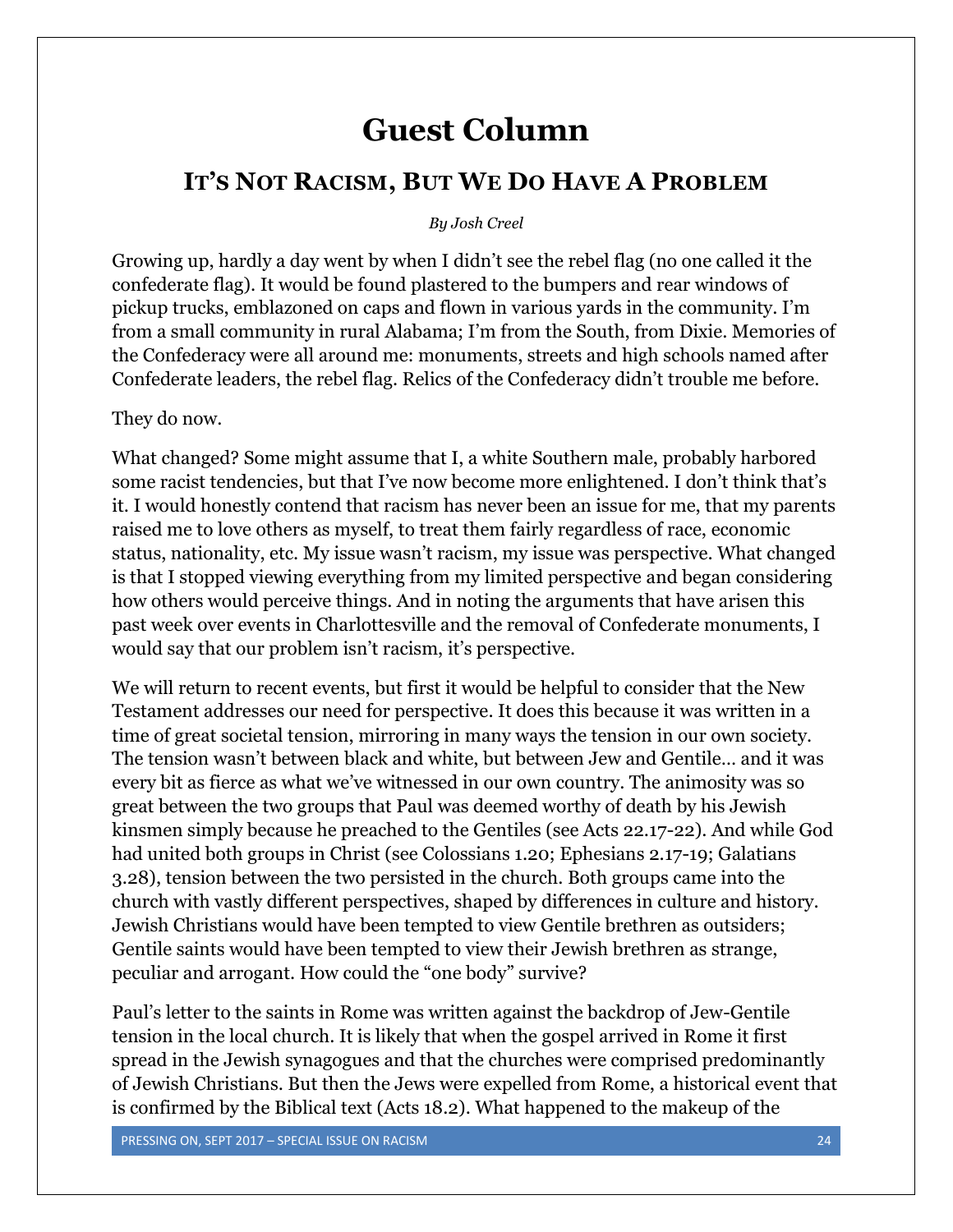Roman churches during that time? We can only guess, but it is likely that they took on a Gentile flavor and by the time the Jews could return, there were more Gentile Christians in Rome than Jewish saints. This resulted in tension between Jew and Gentile within the Roman churches, a fact acknowledged by Paul within the text of his letter (Romans 15.7-13).

What hope was there for unity in the church? The only hope was the gospel! The gospel convicted both Jew and Gentile of sin (Romans 3.9-18) and revealed that both groups had hope only in Christ (3.21-26). Furthermore, the gospel compelled those who had experienced the grace of God to desire that same grace for others. Thus, Paul desired the salvation of the very kinsmen who persecuted him (9.1-3) and he counseled his Gentile brethren to not be arrogant against the Jews, but to desire their return to God's fold (11.17-24). And finally, the gospel compelled them to try and understand each other. It would appear that the Gentile saints in Rome had a difficult time understanding the scruples of their Jewish brethren (see 14.1,10-13). What did Paul counsel they do? Come into total and complete agreement on all things? No. Rather, they should seek to understand and appreciate the perspective of their brethren. This may not result in agreement on every issue, but it would allow them to "accept one another, just as Christ also accepted us to the glory of God" (15.5).

I'm not surprised that good brethren have different perspectives on recent events or that they disagree over the place of Confederate monuments in our society. I've seen several defenses made for these symbols of the South: to remove them is to try and erase history, the Civil War wasn't really about slavery, the rebel flag isn't a racist symbol, etc. I don't agree with the reasoning and yet confess that the history of the Civil War is much messier and nuanced than we take time to consider. But all of that is beside the point, for what these arguments fail to consider is the legitimate perspective of other saints. Make any defense of the rebel flag you wish, but when it is an adopted symbol of the KKK, minority brethren have every reason to perceive that flag as a symbol of hate and oppression. Defend the character of Robert E Lee if you wish. I would agree that there was much admirable in the man (Abraham Lincoln would also agree). But when neo-Nazis protest the removal of his statue, our brethren of color have legitimate reason to view his statue as a reminder of a racist past. If Paul said he would never eat meat if it offended his brethren (1 Corinthians 8.13), then we certainly don't need to rush to the defense of flags and statues that offend our brethren today.

But the need for perspective isn't one sided. When we see some brethren defending Confederate monuments or the rebel flag we might be tempted to conclude they harbor racism in their hearts. But that may not be the case. As I've already stated, history is much messier and more nuanced than we often want to consider. The rebel flag, while clearly used as a symbol of racial superiority by some, came to represent a regional identity for others. I won't say that racism wasn't an issue in my small Alabama hometown, but most people didn't fly the rebel flag because they hated black people.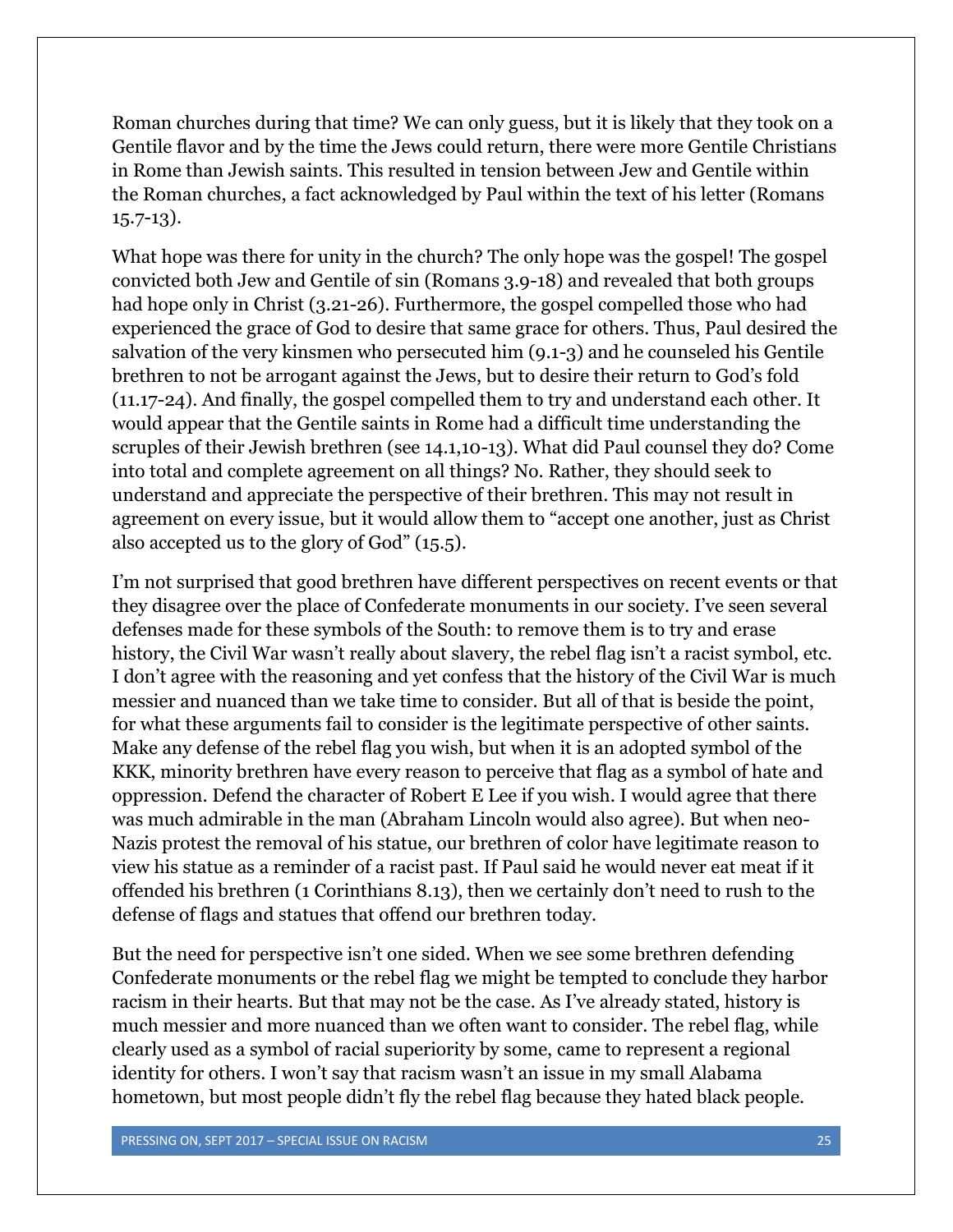They flew that flag because it defined them as part of the South, a regional identity with a set of values different from the North… and many of those values helped shape me. So, while I wish that some of my brethren would no longer come to the defense of these relics from the past, I also hope they are judged fairly, that their perspective is taken into consideration.

We do have a problem. It's not racism, but it's a problem that causes great strain in the church: we rarely consider the perspectives of others, or seek to understand how brethren from different backgrounds perceive the issues of the day. May we learn to "accept one another, just as Christ also accepted us to the glory of God" (Romans 15.7).



*Josh Creel preaches for the University church in Tampa, Florida. He is a regular contributor to Pressing On magazine.*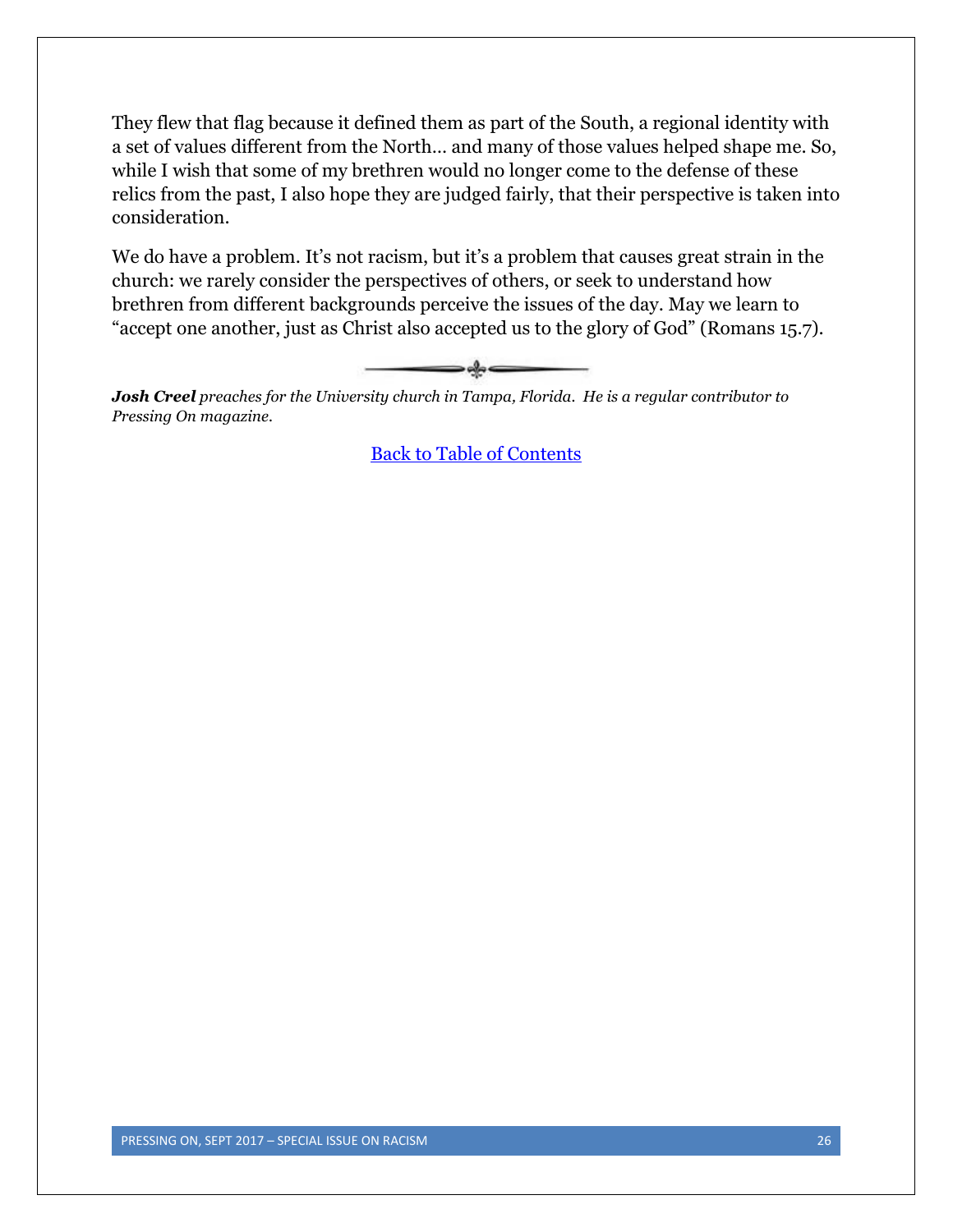# **From the Pasture**

## <span id="page-26-0"></span>**WHY WE ARE HOSTING A FORUM ON RACE**

*By Rusty Miller*

On September 16, the church at Westside is hosting a forum to discuss "Healing America's Racial Division with the Gospel." We have invited five preachers of diverse backgrounds and ethnicities to discuss a topic that is increasingly volatile in today's America.

Why are we doing this? What do we hope to accomplish or gain by hosting an event that many believe will just "stir up trouble?"

From the outset then, let me state it is not our intention to "stir up trouble." This is not a political event, but a spiritual one. We want the conversation to center on God's word and what it has to say about race relations, not on the current political climate. We see this as yet another way to "preach the word; be ready in season and out of season" (2 Timothy 4:2).

As for what we hope to gain, here are is what the elders at Westside are hoping and praying for.

**That We Understand the Gospel is for All.** We pray that all who attend are able to come to an understanding that God "desires all people to be saved" (1 Timothy 2:4, but see also Acts 2:21; Romans 10:13). That means each of us must confront our own prejudices and determine what hinders us from taking the Gospel to others, even when (especially when) they don't look like us.

If we believe God desires all people to be saved, we must be willing to reach out to all people. Jesus said, "I tell you, there is joy before the angels of God over one sinner who repents" (Luke 15:10). Do we imagine for one second that such joy only applies to certain races and skin colors? All are sinners and all have the capacity for repentance, therefore all are able to bring joy in heaven. We must overcome any thoughts to the contrary.

**That There Be No Divisions Among Us.** Paul responds to a report from Chloe about the Corinthians, "I appeal to you, brothers, by the name of our Lord Jesus Christ, that all of you agree, and that there be no divisions among you, but that you be united in the same mind and the same judgment" (1 Corinthians 1:10). Yet too many Christians are still divided, with "white churches" on one side of town and "black churches" on the other.

Jesus prayed that all who believe in Him might "be one" (John 17:20-21), and we must strive to make certain we are not the cause of division among God's people. Read the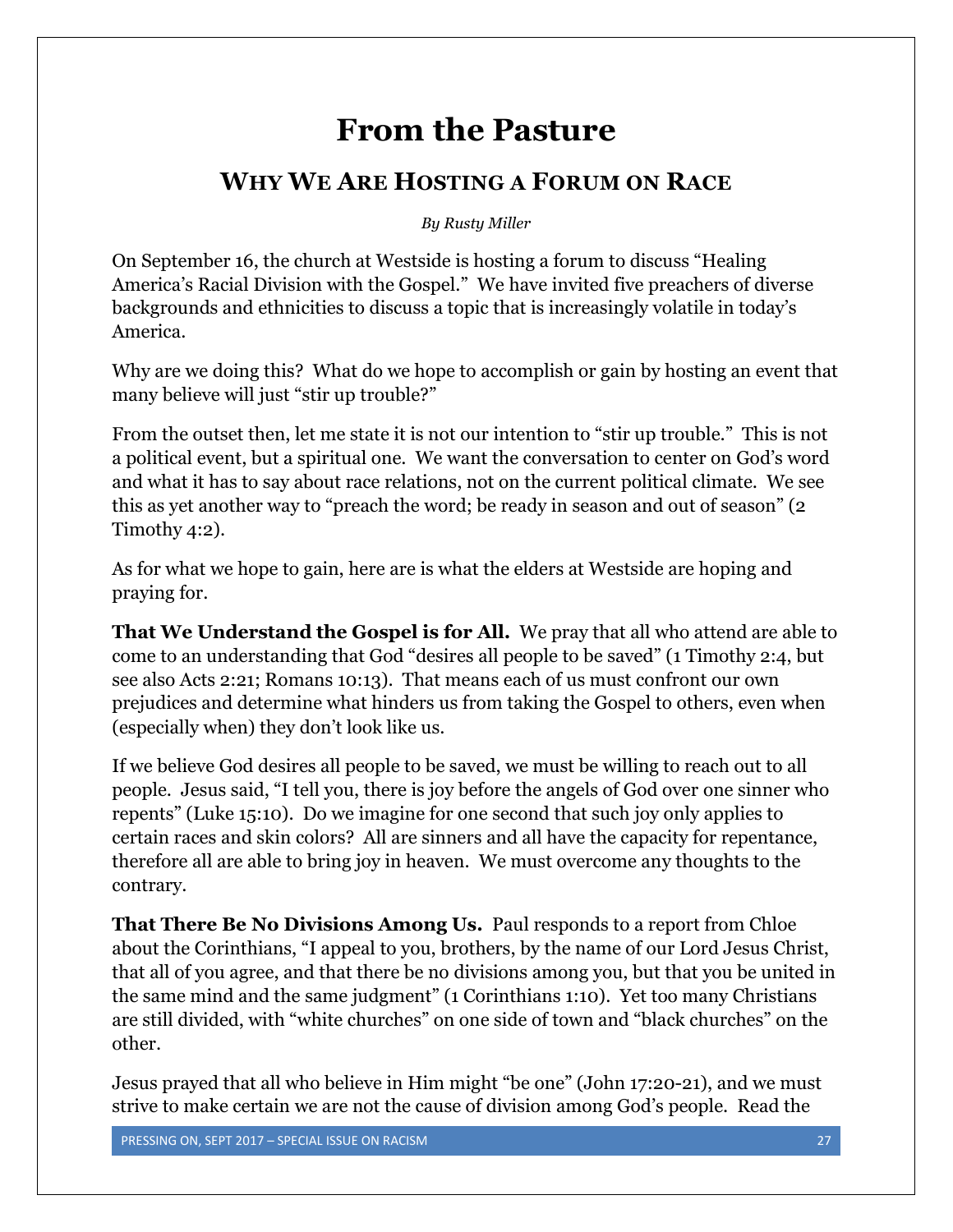opening words to almost every New Testament epistle and you will find this prayer from the writers: "Grace and peace from God our Father and the Lord Jesus Christ." God desires us to live in peace, and that peace stretches across all dividing lines, erasing them so that we may be one, united as Christians in His service.

**That We Live Out the Admonition To Honor One Another.** In his wonderful chapter on "everyday Christianity" Paul instructs all of us, "Love one another with brotherly affection. Outdo one another in showing honor" (Romans 12:10). Again, since he wrote so often about the divisions among Jews and Gentiles, it is impossible to read Paul and see some kind of racial division that he might have commended.

It is not difficult to think that if Paul had written Galatians 3 to an American audience, he could easily have said, "There is neither *black nor white*, there is neither slave nor free, there is no male and female, for you are all one in Christ Jesus."

The elders here want Westside to be that kind of church, a place where all people and all skin colors feel welcome. We want to embrace all of our brethren.

Finally, Jesus told the disciples that it would be "love for one another" (John 13:35) that would demonstrate to the world that His followers were different. We must be different. We must be better. We must be united so that we can faithfully and forcefully bring God's word to a broken, divided world.

No, a one night forum on race will not accomplish all that, but it can be the first steps toward healing a division God hates.



*Rusty Miller has served the Westside church in Irving, Texas as one of her shepherds for 17 years. He enjoys writing, and you can find his tweets about Westside's Daily Bible Reading @Miller24Rusty. He continues to hope this column will impact fellow shepherds for good in God's service.*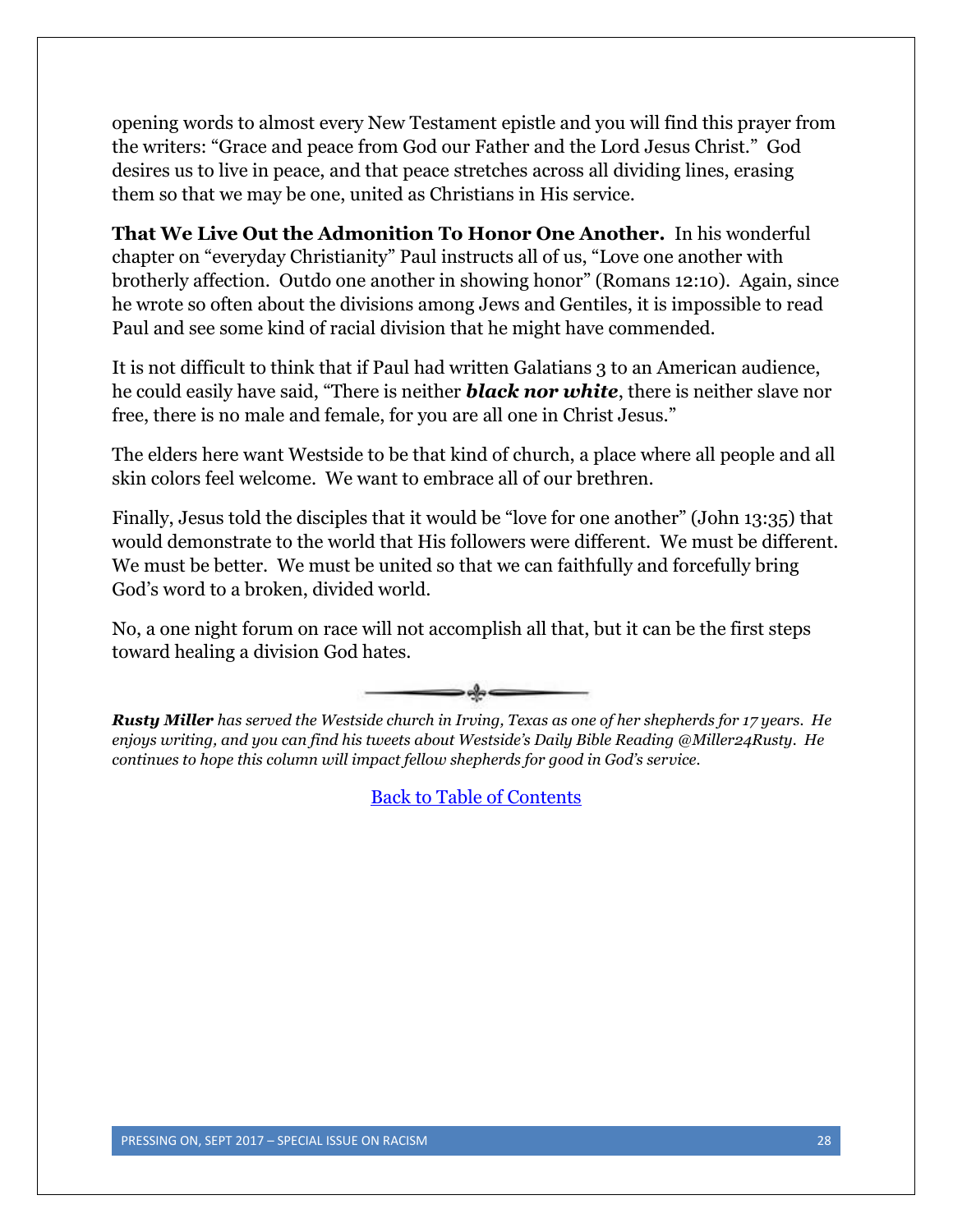<span id="page-28-0"></span>The Westside church of Christ invites you to a conversation and forum about America's racial issues ...

# **Divided We Fall Healing America's Racial Division** with the Gospel

# September 16, 2017 - 7:00-9:00 p.m.





Kevin Clark

Ruben Amador



Warren **Berkley** 





Ben Lee

Mark **Roberts** 

Westside is bringing together five gospel preachers to discuss the Gospel and race relations. The panel will discuss these issues for the first hour and then take written questions from the audience in the second hour. Come be with us and let's see what the Bible says about healing America's racial division!



THE WESTSIDE CHURCH OF CHRIST MEETS AT 2320 IMPERIAL DRIVE IN IRVING, TEXAS. CALL 972-986-9131

For more information visit our website www.justchristians.com or call 972-986-9131

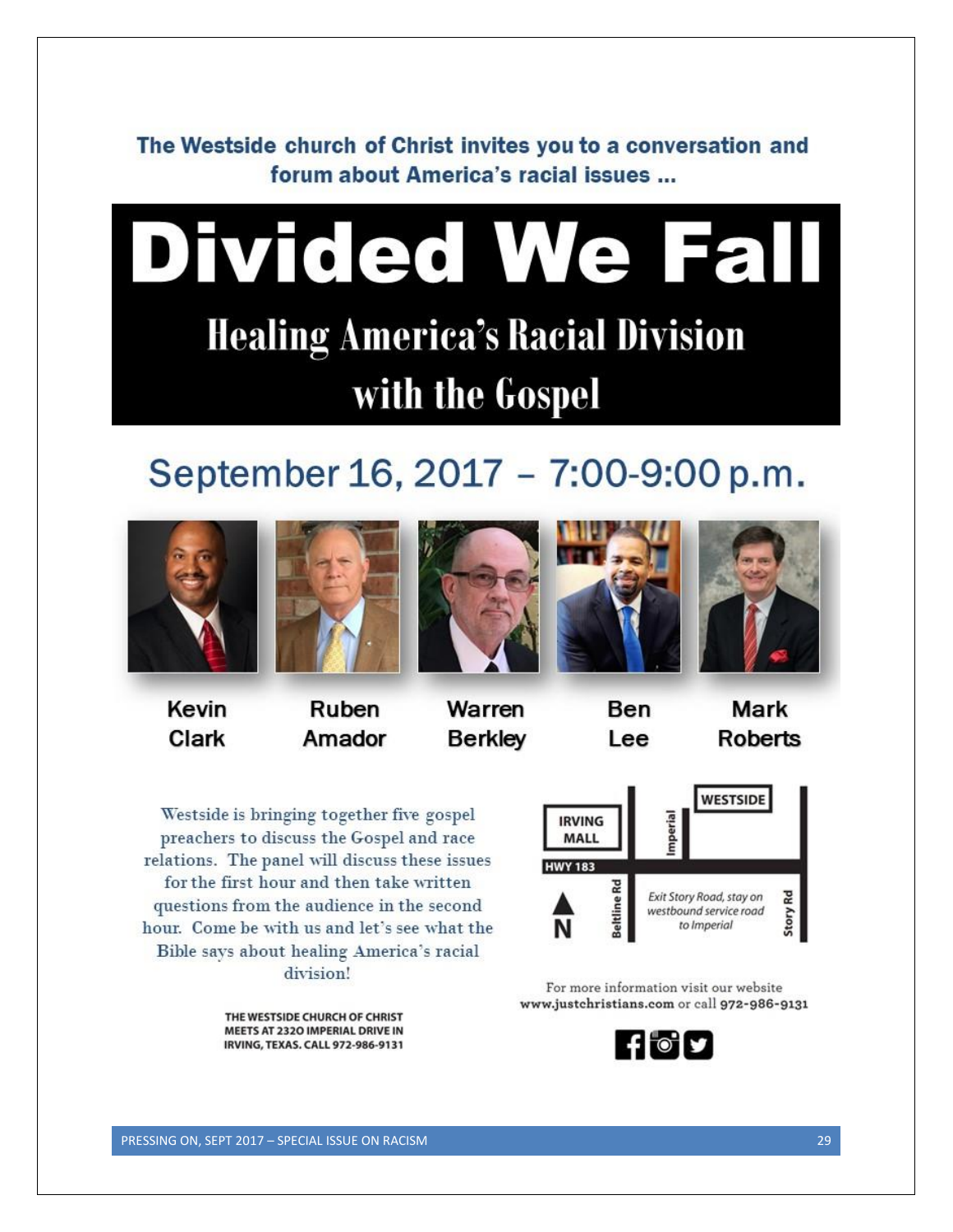**[Back to Table of Contents](#page-0-0)**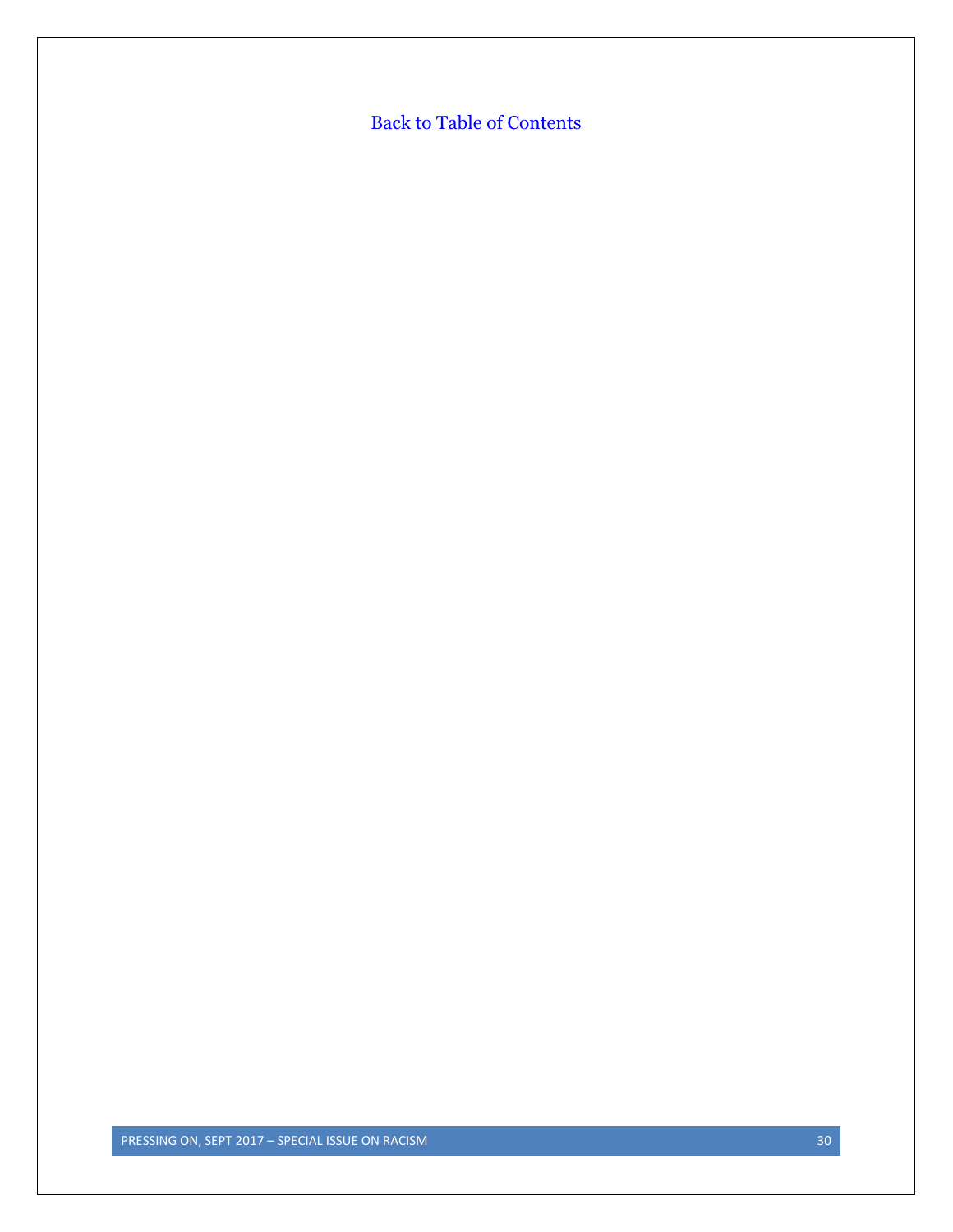# **Truth Connection**

## <span id="page-30-0"></span>**JAMES ON DISCRIMINATION (JAMES 2:1-13)**

*By Warren Berkley, assistant editor*

Make a list of character-neutral traits.

Let me help: *genealogy, level of education, geographic origin, being bald, biological gender, age, income level, skin color.* These are **character-neutral**, meaning these traits (singularly or combined in one person), have nothing to do with the real character of the person. Hence, we have no right to reject, shun or degrade anyone based on anything in this list. Are you with me?

**In typical human interaction, this is often a problem.** I grew up in a time and place where racial discrimination was common. The public schools I attended did not implement court ordered de-segregation until the second semester of my senior year (1966, twelve years after the Supreme Court ruling).

My father forbade any racial attitudes or remarks in our home. But outside our home, we lived in a community that was discriminatory. (In southern local churches in the 1940's and 50's, black brethren were often welcome to visit meetings, but in a roped off section at the back of the auditorium. I recall a black preacher being asked to lead in prayer. He came forth from the roped section, stood before the audience and led the prayer, then returned to "his place.")

I hope we all now see the inconsistency of that. And I hope we are committed against all other forms of discrimination, where people are treated as inferior based on some character-neutral trait.

**Truth Connection:** *"My brothers, show no partiality as you hold the faith in our Lord Jesus Christ, the Lord of glory. For if a man wearing a gold ring and fine clothing comes into your assembly, and a poor man in shabby clothing also comes in, and if you pay attention to the one who wears the fine clothing and say, "You sit here in a good place," while you say to the poor man, "You stand over there," or, "Sit down at my feet," have you not then made distinctions among yourselves and become judges with evil thoughts? Listen, my beloved brothers, has not God chosen those who are poor in the world to be rich in faith and heirs of the kingdom, which he has promised to those who love him? But you have dishonored the poor man. Are not the rich the ones who oppress you, and the ones who drag you into court? Are they not the ones who blaspheme the honorable name by which you were called? If you really fulfill the royal law according to the Scripture, "You shall love your neighbor as yourself," you are doing well. But if you show partiality, you are committing sin and are convicted by the law as transgressors. For whoever keeps the whole law but fails in*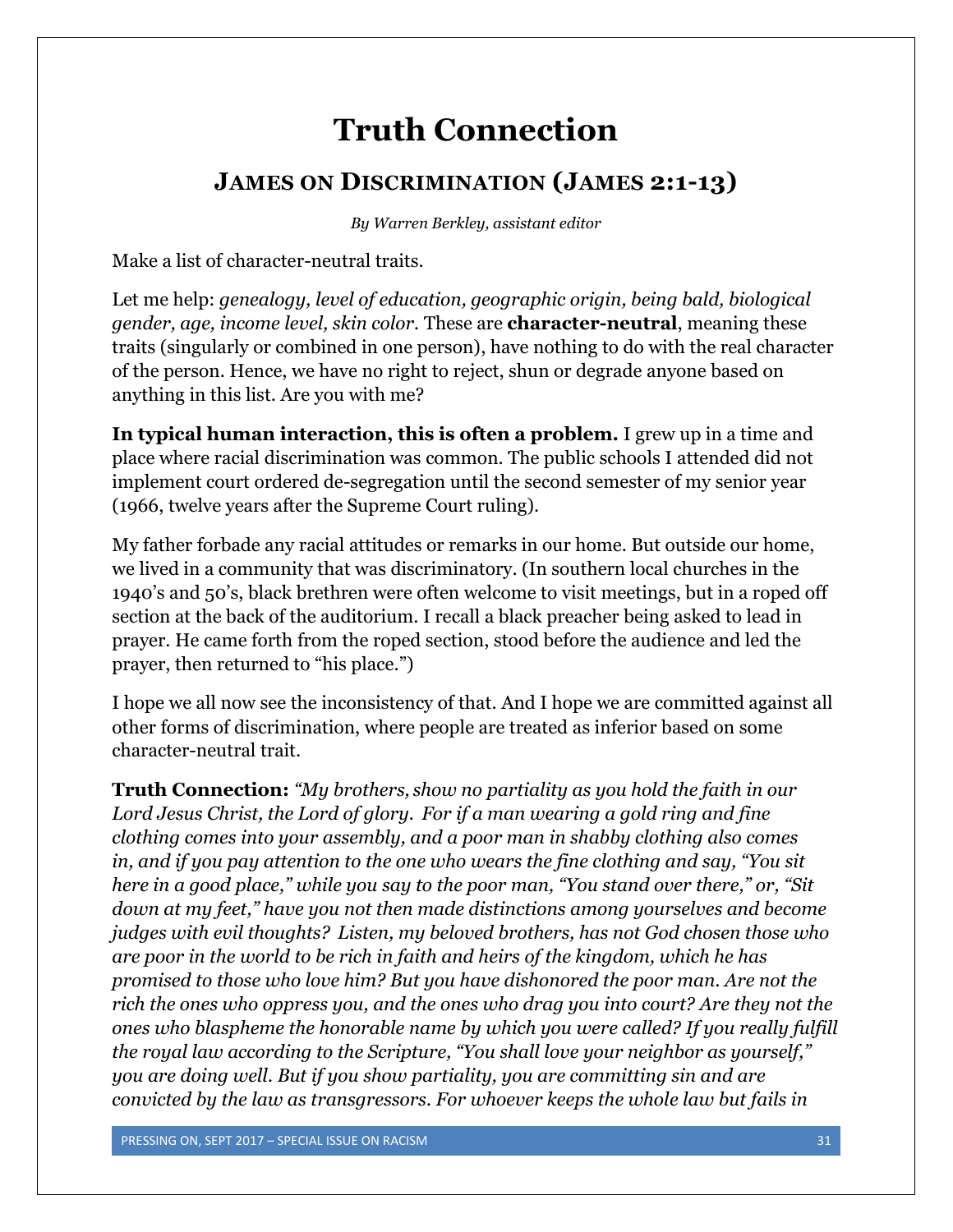*one point has become guilty of all of it. For he who said, "Do not commit adultery," also said, "Do not murder." If you do not commit adultery but do murder, you have become a transgressor of the law. So speak and so act as those who are to be judged under the law of liberty. For judgment is without mercy to one who has shown no mercy. Mercy triumphs over judgment.* – James 2:1-13 (ESV)

#### **Follow-up**

Read the passage again, but this time, instead of wealth, read "For if a man who is white," and "a man who is black." Any difference in principle?

Make a list of what James says is wrong about discrimination based on a morally neutral attribute. Let me help.

- 1. **It is inconsistent with faith in Christ (v.1).** When you consider what Jesus did, what Jesus taught and how Jesus behaved - there is no justification for favoritism. It is not compatible with faith in Christ. Would Jesus buy into any affirmation of a favored or superior race?
- 2. **It makes us "judges with evil thoughts," (v.4).** The kind of favoritism James describes doesn't come from good thoughts but evil. The treatment we give to people derives from our thoughts about them. This kind of insulting, dishonoring treatment stems from wrong or evil thoughts.
- 3. **It is wrong because God makes no such distinctions (v.5).** God is not a respecter of persons (see Acts 10:34; Ephesians 5:1; 1 Peter 1:17). When we engage in the kind of behavior James describes, we are not acting as God's children. Racism does not reflect God's love for all men (John. 3:16).
- 4. **It dishonors the poor man (v.6).** Why should we dishonor someone, simply or merely because of their income, their financial status or their skin color? The answer is, we shouldn't. 1 Peter 2:17 says we are to honor all men.
- 5. **It makes no sense when you consider, as a class, the rich were those who oppressed Christians (vss. 6b,7).** What a strange spectacle. Some of those who were rich and powerful oppressed Christians (see James 5:1-6). Now someone of that class appears, he is honored and the common man is shunned!
- 6. **It violates the law of love (vss. 8-13).** The royal law of love for God and neighbor is ignored when this kind of prejudice is practiced. "…if you show partiality, you commit sin, and are convicted by the law as transgressors." Anytime we focus on some non-character trait, and base our attitude and treatment of someone on that neutral thing - we are guilty of the kind of discrimination James says is not compatible with faith in Christ.